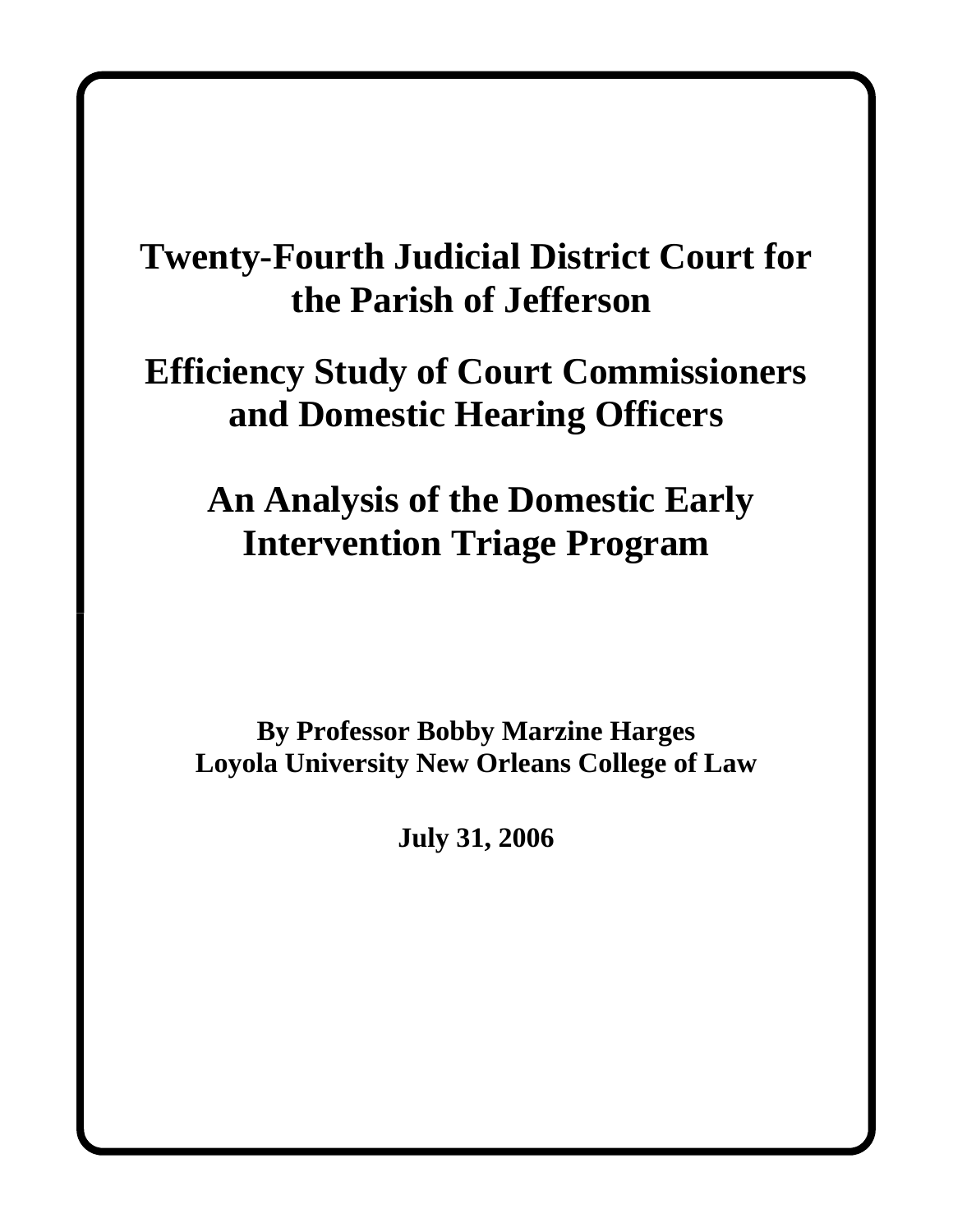## **TABLE OF CONTENTS**

\_\_\_\_\_\_\_\_\_\_\_\_\_\_\_\_\_\_\_\_\_\_\_\_\_\_\_\_\_\_\_\_\_\_\_\_\_\_\_\_\_\_\_\_\_\_\_\_\_\_\_\_\_\_\_\_\_\_\_\_\_\_\_\_\_\_\_\_\_\_\_\_\_\_\_\_\_\_

| C. Effectiveness of Hearing Officer Conferences in the 24th Judicial District Court 14<br>D. Results of Interviews With Domestic Lawyers<br>ii) Critical Comments From Lawyers and Suggested Improvements<br>on How the Court Can Improve the Efficiency of<br>iii) Suggestions for Ensuring the Constitutionality of the Domestic Early |
|------------------------------------------------------------------------------------------------------------------------------------------------------------------------------------------------------------------------------------------------------------------------------------------------------------------------------------------|
| IV. SUMMARY OF RECOMMENDATIONS TO MAKE THE DOMESTIC EARLY<br><b>INTERVENTION TRIAGE PROGRAM CONSTITUTIONAL AND MORE USER</b>                                                                                                                                                                                                             |
|                                                                                                                                                                                                                                                                                                                                          |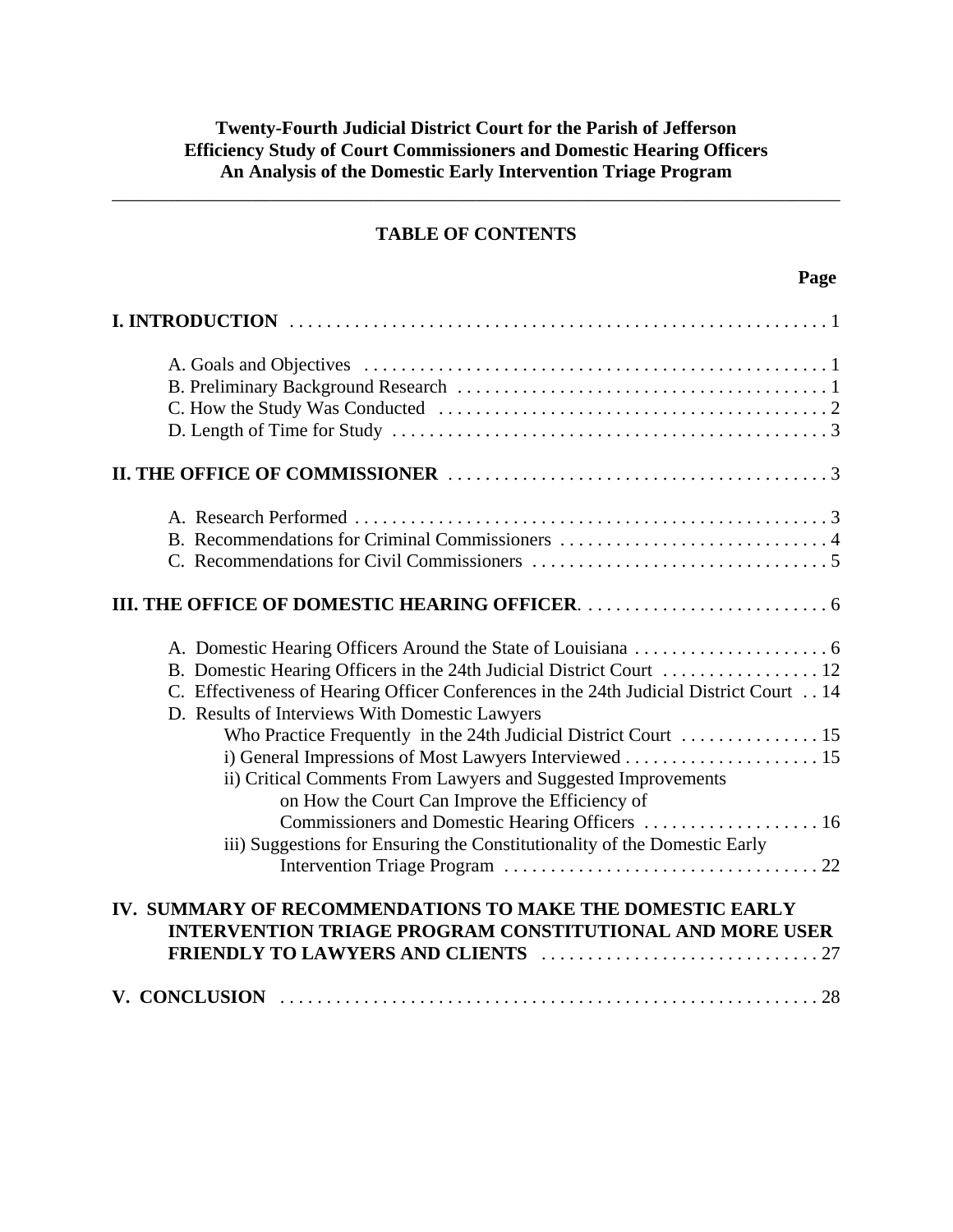## **I. INTRODUCTION**

\_\_\_\_\_\_\_\_\_\_\_\_\_\_\_\_\_\_\_\_\_\_\_\_\_\_\_\_\_\_\_\_\_\_\_\_\_\_\_\_\_\_\_\_\_\_\_\_\_\_\_\_\_\_\_\_\_\_\_\_\_\_\_\_\_\_\_\_\_\_\_\_\_\_\_\_\_\_

This study was commissioned by the sixteen (16) Judges of the Twenty-Fourth Judicial District Court (hereinafter referred to as the Court or 24th JDC) located at 200 Derbigny Street in the Gretna Courthouse Building in Gretna, Louisiana 70053. The Court consists of Divisions A through P. Additionally, the judges are assisted by three (3) Commissioners, one (1) with jurisdiction over criminal cases, one (1) with jurisdiction over domestic relations and family law cases, and one (1) with jurisdiction over criminal, domestic relations, and family law cases, as governed by LRS § 13:717, and by four domestic hearing officers as governed by LRS 46:236.5.

The purpose of this study was three-fold: (1) to evaluate the Domestic Early Intervention Triage Program,<sup>1</sup> (2) to gather data and information about how the commissioners' and domestic hearing officers' functions have evolved since their inception, and (3) to make recommendations to the Court about how to improve the efficiency of the commissioner and hearing officer systems to better serve the public.

This report was drafted by Bobby Marzine Harges, the Adams and Reese Distinguished Professor of Law II at Loyola University New Orleans College of Law and a member of the Louisiana Bar.

## **A. Goals and Objectives**

This study addresses the following issues:

1. What tasks do the commissioner and domestic hearing officers perform?

2. What are the roles of the commissioners and domestic hearing officers?

3. How much power should be vested in commissioners and domestic hearing officers who, unlike judges, are not elected by the people whose lives their decisions affect?

4. How can the Judges of the 24th JDC use the commissioners and domestic hearing officers to better serve the public?

5. What specific recommendations can be made to answer these questions?

# **B. Preliminary Background Research**

I initially met with Judge Robert M. Murphy on March 24, 2005. He explained that the Court wanted me to conduct a study of the commissioners and domestic hearing officers who were currently employed by the Court. At that time, Hearing Officer Carol Accardo, a full-time court

<sup>&</sup>lt;sup>1</sup>LA. R. 24TH DIST. CT. RULES  $22-25$  (effective May 25, 2005).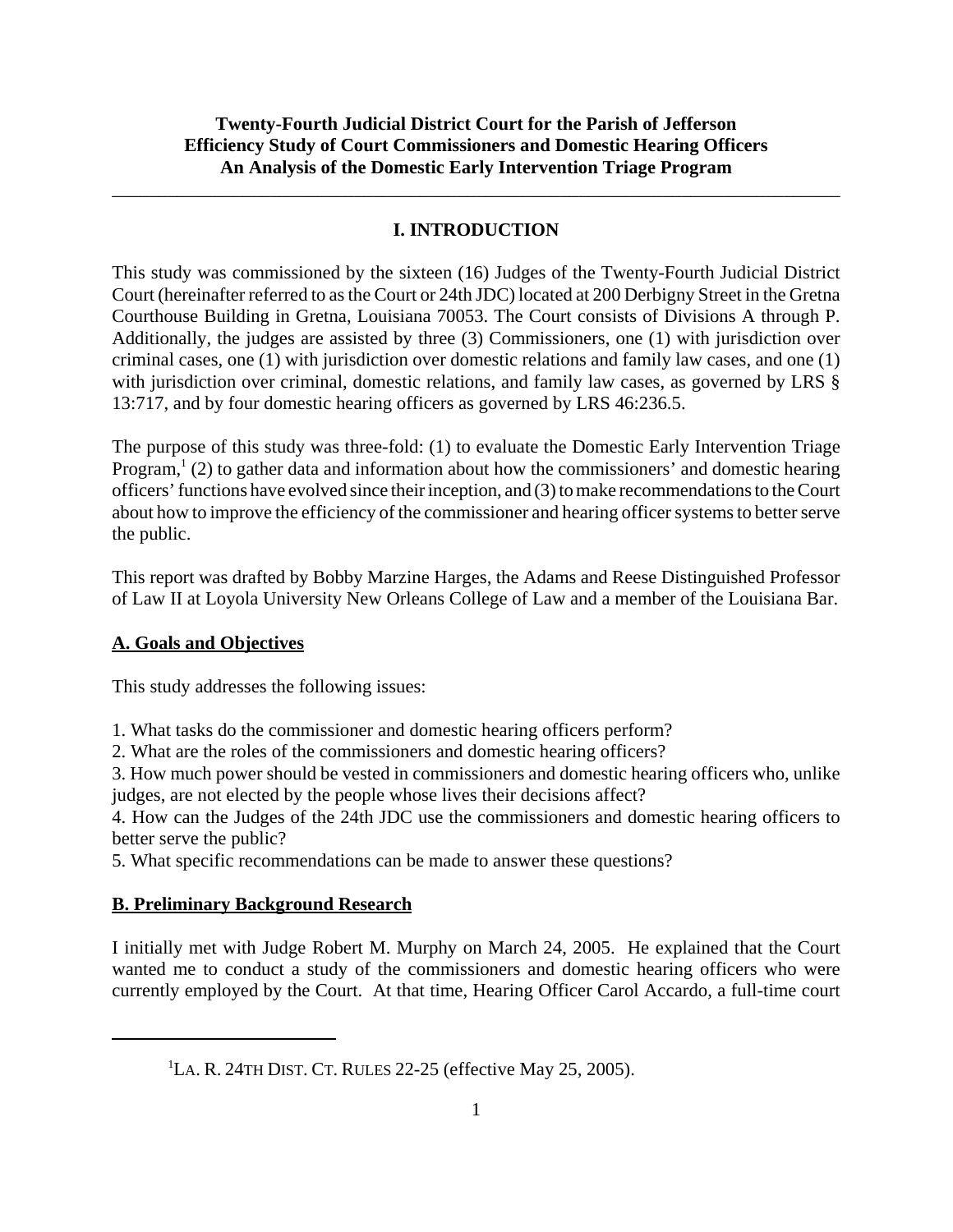\_\_\_\_\_\_\_\_\_\_\_\_\_\_\_\_\_\_\_\_\_\_\_\_\_\_\_\_\_\_\_\_\_\_\_\_\_\_\_\_\_\_\_\_\_\_\_\_\_\_\_\_\_\_\_\_\_\_\_\_\_\_\_\_\_\_\_\_\_\_\_\_\_\_\_\_\_\_

employee, was conducting hearing officer conferences (HOCS) under a pilot program in four of the sixteen court divisions. She was hearing all issues ancillary to a divorce. On the other hand, Hearing Officer Karl Hansen, then a part-time court employee, was hearing financial issues (support and support-related matters) in the remaining twelve divisions of court. The pilot program began on May 15, 2004, and the Court had plans to hire two additional domestic hearing officers. Later in 2005, the Court hired two additional domestic hearing officers, Paul Fiasconaro and Paul Weidig. The three commissioners who are assisting the Court to process cases are Criminal Commissioner Carol Kiff, Domestic Commissioner Ruben J. Bailey and Commissioner Patricia Joyce, who has jurisdiction over criminal, family law, and domestic cases.

The goal of the study was to address how the court can better serve the public through the use of the commissioners and hearing officers. I then met with each of the commissioners and domestic hearing officers to get a better understanding of their roles and responsibilities. The commissioners later provided me with the annual reports that they submitted to the Court each year. The reports were a series of data sheets with totals of the number of tasks performed by the commissioners each year during those years. All commissioners and domestic hearing officers were very helpful in explaining what occurred on a daily basis in their courts and hearing rooms.

An earlier study of the Court's use of commissioners and hearing officers was conducted by Bobby Marzine Harges and Deirdre Fuller and completed on July 31, 2002. That study was entitled, "Twenty-Fourth Judicial District Court for the Parish of Jefferson Study - How Can the Court Serve the Public Through the Use of Commissioners?" (hereinafter Harges and Fuller First Efficiency Study).

#### **C. How the Study Was Conducted**

1. I studied how the Court uses both the criminal and domestic commissioners by reading all reports and summaries that have been issued by the commissioners to the Court;

2. I interviewed all three (3) commissioners to get a thorough understanding of the internal operating procedures used by each commissioner and to determine how each commissioner processes cases; 3. I interviewed all domestic hearing officers to get a thorough understanding of the internal operating procedures they use, how they process cases and how they assist the Court and the domestic commissioners;

4. I observed each commissioner and domestic hearing officer in practice to see how their "real world" tasks and responsibilities comport with the duties reported to the Court;

5. I interviewed twenty (25) lawyers who practice frequently before the commissioners and domestic hearing officers in the 24th JDC to obtain their views on how the Court can most efficiently use the commissioners and domestic hearing officers to serve the public; and

6. I used the 24th JDC JeffNet, the online records database of the records filed in the 24th JDC, to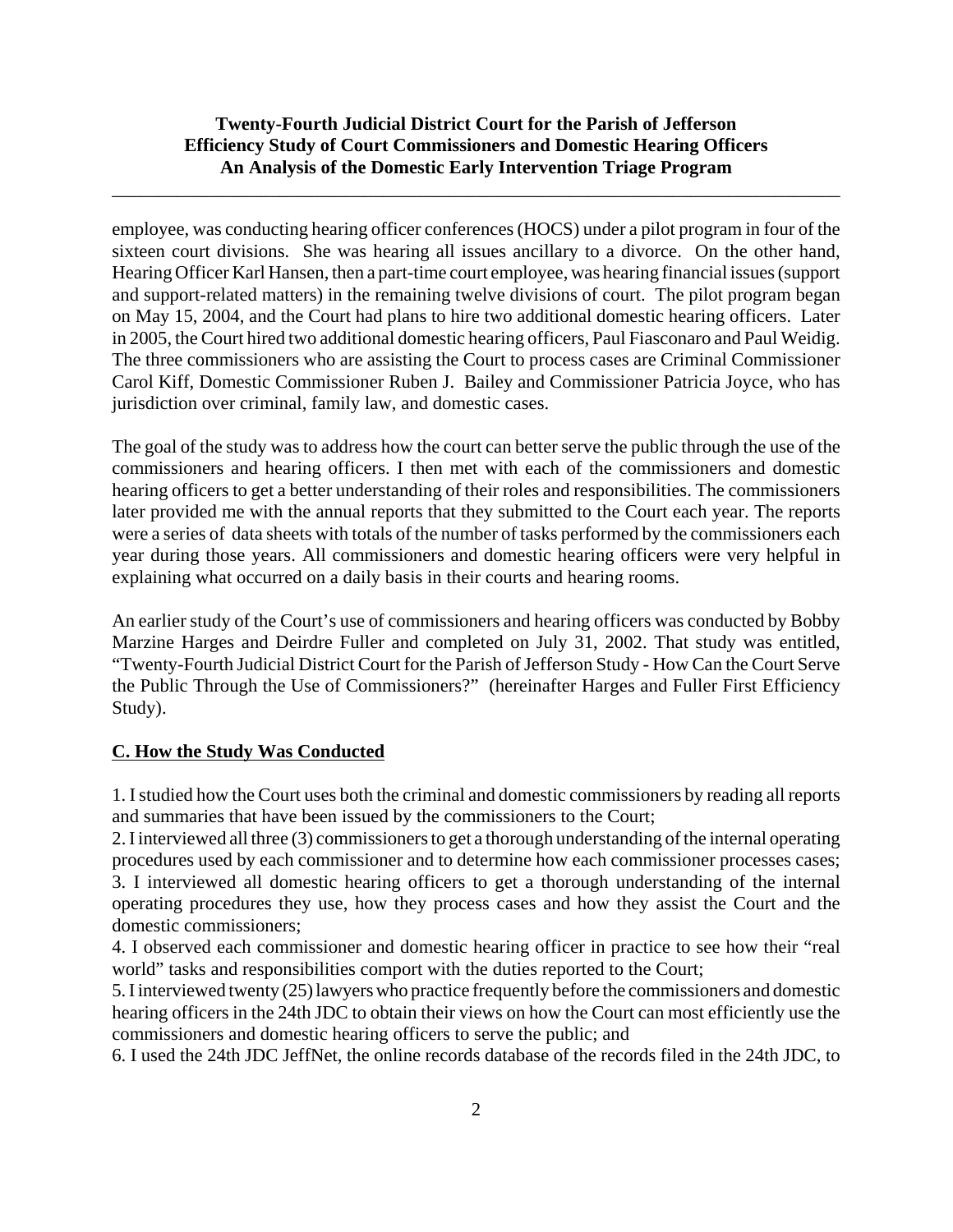\_\_\_\_\_\_\_\_\_\_\_\_\_\_\_\_\_\_\_\_\_\_\_\_\_\_\_\_\_\_\_\_\_\_\_\_\_\_\_\_\_\_\_\_\_\_\_\_\_\_\_\_\_\_\_\_\_\_\_\_\_\_\_\_\_\_\_\_\_\_\_\_\_\_\_\_\_\_

survey a sample of 1013 cases that were heard by the domestic hearing officers to determine the percentage of cases that reached the district judges.

#### **D. Length of Time for Study**

The study began in April, 2005 and ended in July, 2006. The study was discontinued for five months as a result of Hurricane Katrina (from September 2005 to January 2006). Thus, the study took twelve months to complete.

#### **II. THE OFFICE OF COMMISSIONER**

Presently, there are three offices of commissioner for the Twenty-Fourth Judicial District Court. The language of LRS 13:717 states:

*A. There are hereby created three offices of commissioner for the Twenty-Fourth Judicial District Court.*

*B. The commissioners shall be selected by a majority of the judges of the Twenty-Fourth Judicial District and may be removed from office by a majority of those judges.*

*C. One of the commissioners shall have jurisdiction over civil matters involving domestic relations and family law only, one commissioner shall have jurisdiction over criminal matters only, and one commissioner shall have jurisdiction over domestic relations, family law, and criminal matters.*

The commissioner who has jurisdiction over civil matters involving domestic relations and family law only is Commissioner Ruben J. Bailey. Commissioner Carol Kiff has jurisdiction over criminal matters only, and Commissioner Patty Joyce has jurisdiction over domestic relations, family law, and criminal matters.

**A. Research Performed**: In April and May of 2005, I met with Criminal Commissioners Patty Joyce and Carol Kiff and with Justice of the Peace Vernon Wilty.<sup>2</sup> I have also observed each of them perform their duties on one or more occasions. I also reviewed the Harges and Fuller First Efficiency Study that was performed for the Court dated July 31, 2002, as well as reviewed the 2003, 2004, and 2005 Criminal Commissioners Reports. Further, I interviewed and observed Commissioner Harry Cantrell, one of the five Criminal Commissioners/Magistrates for the Criminal

<sup>&</sup>lt;sup>2</sup> Justice of the Peace Vernon Wilty generally serves as committing magistrate for the 24th JDC. He conducts first appearances in the Jefferson Parish Correctional Center for those persons accused of offenses that do not carry a penalty of imprisonment at hard labor, and if bail has not been set for those individuals, he then determines bail.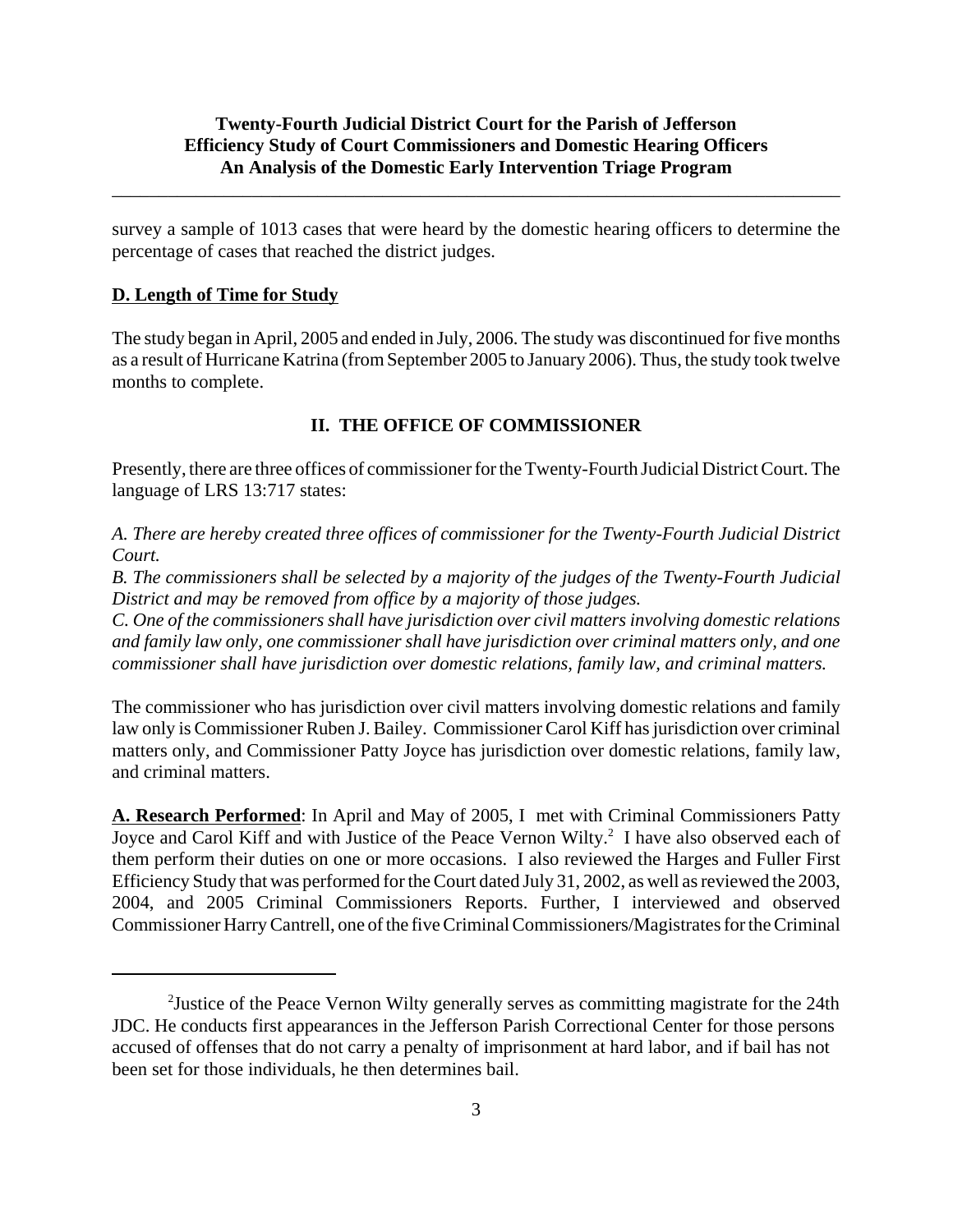\_\_\_\_\_\_\_\_\_\_\_\_\_\_\_\_\_\_\_\_\_\_\_\_\_\_\_\_\_\_\_\_\_\_\_\_\_\_\_\_\_\_\_\_\_\_\_\_\_\_\_\_\_\_\_\_\_\_\_\_\_\_\_\_\_\_\_\_\_\_\_\_\_\_\_\_\_\_

District Court for the Parish of Orleans. I also met with Judges Robert Murphy and Frederica Wicker to gather additional information about the needs of the Court.

**B. Recommendations for Criminal Commissioners**: After performing the tasks mentioned above, I made the following interim recommendations to the Court in April 2005:

1. Both the criminal and the domestic commissioners should have a schedule for "duty weeks". The criminal commissioners currently alternate weeks of duty. During duty week, the criminal commissioner is physically present at the court house/jail from 8 a.m. to 4 p.m. Currently the domestic commissioners do not have a duty schedule.

2. The following recommendations are made relative to the criminal commissioners' duty week:

- A. There should be a rotating weekly schedule for the criminal commissioners. One commissioner is the "duty commissioner" and the other is "off duty". Essentially the criminal commissioners will work one week on / one week off.
- B. During the "duty week", the duty commissioner is on duty 7 days/24 hours. The criminal commissioner will be present on the weekdays at court/jail and is on call nights, weekends, and holidays. The duty commissioner will handle both the jail docket and the court docket. This change will eliminate the night, weekend, and holiday duty for the district judges.
- C. On the weekends/holidays, the duty commissioner will go into the jail to issue domestic stay away orders and handle other jail matters. The duty commissioner will also handle the probable cause matters, bonds, and warrants from his or her home.
- D. On week nights, the duty commissioner will be on-call for warrants. Again, the district judges will no longer have weeknight duty.
- E. The criminal commissioners will co-ordinate with each other to cover for each other's vacation and other off-time. It is anticipated that when the recommended schedule is implemented, the need for further back-up would be remote. In that unlikely situation, the duty judge would handle the duties of the duty commissioner.
- F. The criminal commissioners will need laptop computers with access to Armms and CDims. The criminal commissioners already have facsimile machines at their homes.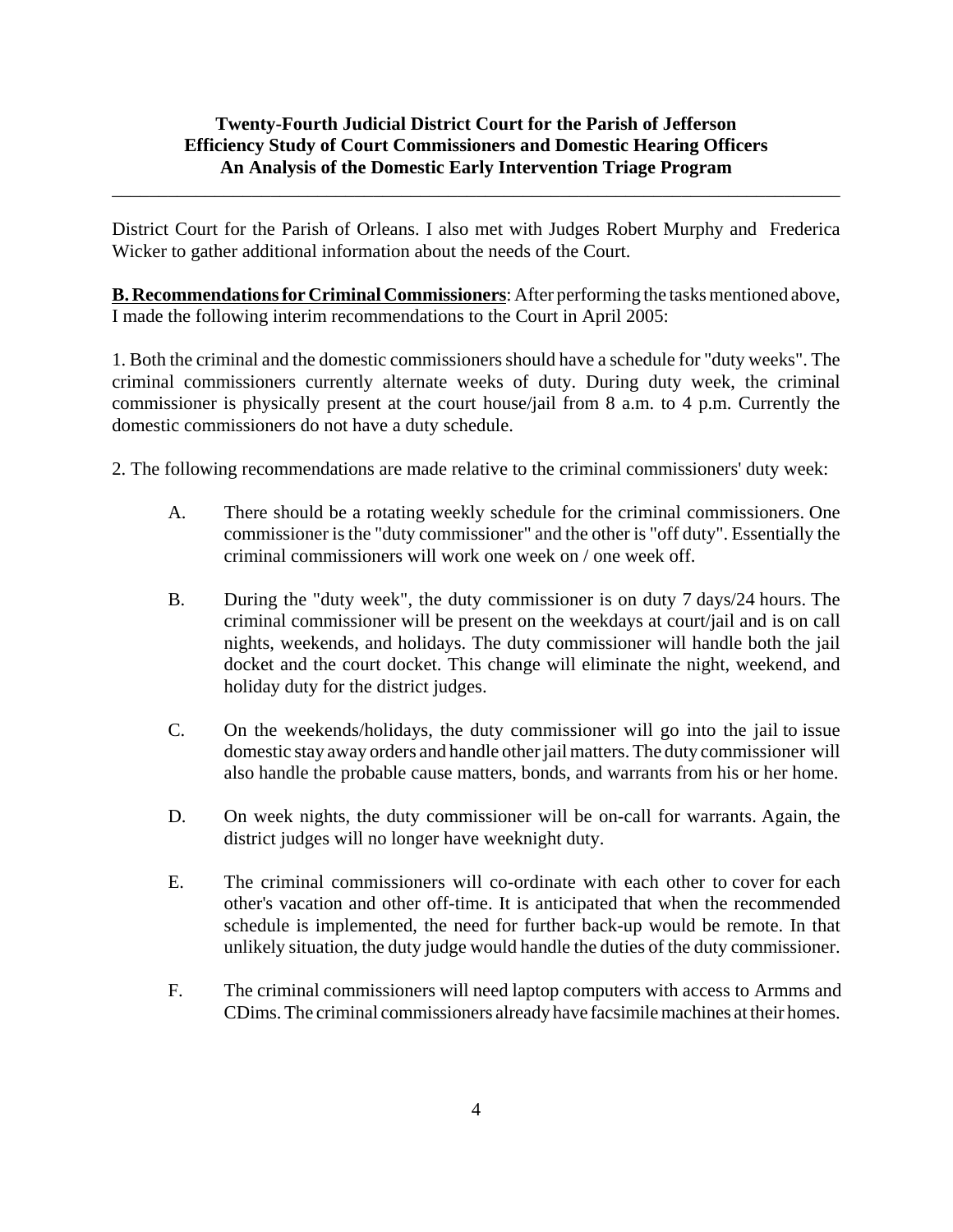\_\_\_\_\_\_\_\_\_\_\_\_\_\_\_\_\_\_\_\_\_\_\_\_\_\_\_\_\_\_\_\_\_\_\_\_\_\_\_\_\_\_\_\_\_\_\_\_\_\_\_\_\_\_\_\_\_\_\_\_\_\_\_\_\_\_\_\_\_\_\_\_\_\_\_\_\_\_

#### **C. Recommendations for Civil Commissioners**:

- 1. The current system of one full-time and one dual commissioner should remain. The criminal/domestic commissioner's domestic duties should be reduced as outlined below. According to Commissioner Patty Joyce, the job of the domestic commissioner has changed substantially with the implementation of the pilot program (for domestic issues). Most of the non-abuse rules that the domestic commissioner previously heard are now being handled by the domestic hearing officers.
- 2. The domestic commissioners should adopt the "duty week" concept so that during regular business hours, there is always one domestic commissioner on site at the courthouse. The duty weeks for the criminal/domestic commissioner should be the same weeks as her criminal duty weeks.
- 3. The criminal/domestic commissioner will be on duty for domestic cases the same week that she is on duty for criminal cases.
- 4. The criminal/domestic commissioner's domestic duties will be reduced from its current work load. The domestic duties will include being available to sign hearing officer stipulations and recommendations, emergency orders and temporary restraining orders (TROs). The domestic docket of the criminal/domestic commissioner will be greatly reduced or even eliminated. The criminal/domestic commissioner would also be back-up for the domestic commissioner when that commissioner is unavailable.

It is my understanding that the recommendations above for the criminal and domestic commissioners were implemented in 2005 prior to Hurricane Katrina.<sup>3</sup> At the time that these recommendations were made in April 2005 the two permanent commissioners, Commissioners Patty Joyce and Carol Kiff agreed completely with these recommendations. Domestic Commissioner Ruben J. Bailey had not yet been hired by the Court and Domestic Commissioner Pro Tempore Michelle Bennet was serving as the domestic commissioner.

<sup>&</sup>lt;sup>3</sup>Hurricane Katrina struck the New Orleans metropolitan area on August 29, 2005 and shut down the court systems in the New Orleans metropolitan area for several weeks.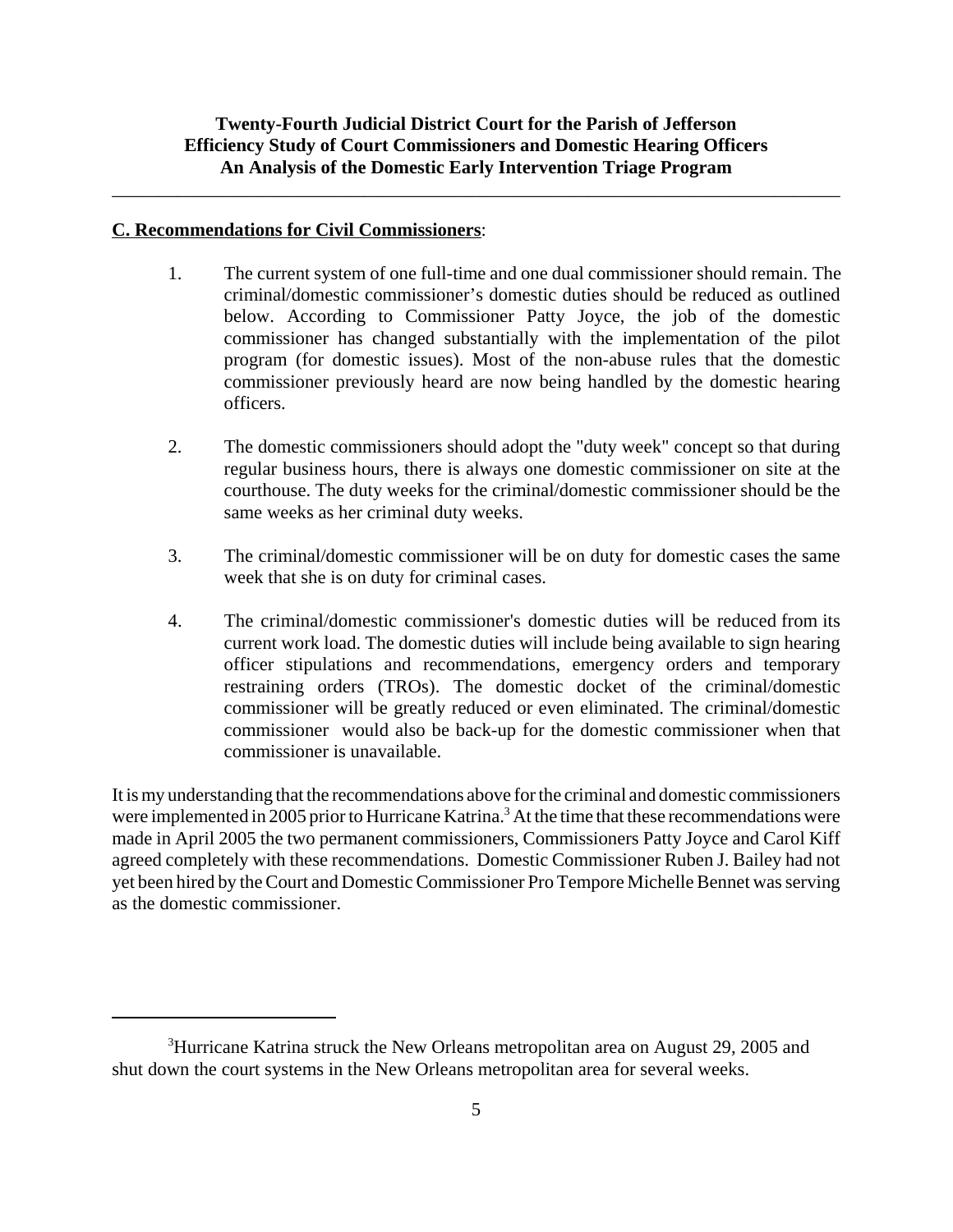\_\_\_\_\_\_\_\_\_\_\_\_\_\_\_\_\_\_\_\_\_\_\_\_\_\_\_\_\_\_\_\_\_\_\_\_\_\_\_\_\_\_\_\_\_\_\_\_\_\_\_\_\_\_\_\_\_\_\_\_\_\_\_\_\_\_\_\_\_\_\_\_\_\_\_\_\_\_

#### **III. THE OFFICE OF DOMESTIC HEARING OFFICER**

#### **A. Domestic Hearing Officers Around the State of Louisiana**

Domestic hearing officers in domestic relations cases in Louisiana have been authorized by title 46, section 236.5 of the Louisiana Revised Statutes since 1986 (hereafter title 46, section 236.5).<sup>4</sup> These quasi-judicial officers were initially part of an expedited process for the establishment of child support obligations. The State of Louisiana established an expedited process for the establishment of support obligations in order to be eligible to receive federal Aid to Families with Dependent Children (AFDC) funds.<sup>5</sup> This expedited process was created through title 46, section 236.5, requiring judges of the appropriate court for the establishment and enforcement of support<sup>6</sup> to appoint one or more domestic hearing officers to hear support and support-related matters.<sup>7</sup> The

 ${}^{4}$ LA. REV. STAT. ANN. § 46:236.5 (1986) was added by 1986 La. Acts No. 517.

5 "Title IV-D of the Social Security Act, 42 U.S.C. §§ 651-669b, 602(a)(2) and 652 (a)(3) (2000)), provides that in order for a state to be eligible to receive federal Aid to Families with Dependent Children funds, the state must 'certify that it will operate a child support enforcement program that conforms with the numerous requirements set forth [therein]...and will do so pursuant to a detailed plan that has been approved by the Secretary of Health and Human Services.'" Sara J. Klein, *Protecting the Rights of Foster Children: Suing Under § 1983 To Enforce Federal Child Welfare Law*, 26 CARDOZO L. REV. 2611, 2639 n. 161 (2005). (citing 42 U.S.C. §§ 651-669b, 602(a)(2) and 652 (a)(3) (2000)). Title IV-D sets out the rules that states must adhere to in order to receive the funding. *Id*.

<sup>6</sup>The legislation also provided for the establishment of paternity and the domestic hearing officers heard these matters. LA. REV. STAT. ANN. § 46:236.5 (1986).

<sup>7</sup>La. Rev. Stat. 46:236.5 (1986). La. R.S. 46:236.1 et seq, were added by the legislature in 1975 in a cooperative effort with the federal government, following its amendment of the Social Security Act by adding Title IV-D, codified as 42 U.S.C. §§ 651-669b, to facilitate the enforcement of child support laws and obligations. Title IV-D requires each state to adopt a plan which must be in effect in all political subdivisions of the state. 42 U.S.C. § 654(1) (2006). To be in compliance, the state was required to establish a single Title IV-D agency which administered the plan uniformly throughout the state or supervised the administration of the plan by its political subdivisions. 45 C.F.R. § 305.21(a) (1994) (Now codified as 45 C.F.R. §§ 302.10, 302.12 (2006).) Under the plan, a state may enter into written cooperative arrangements with local courts and enforcement officials to assist the state IV-D agency in carrying out the child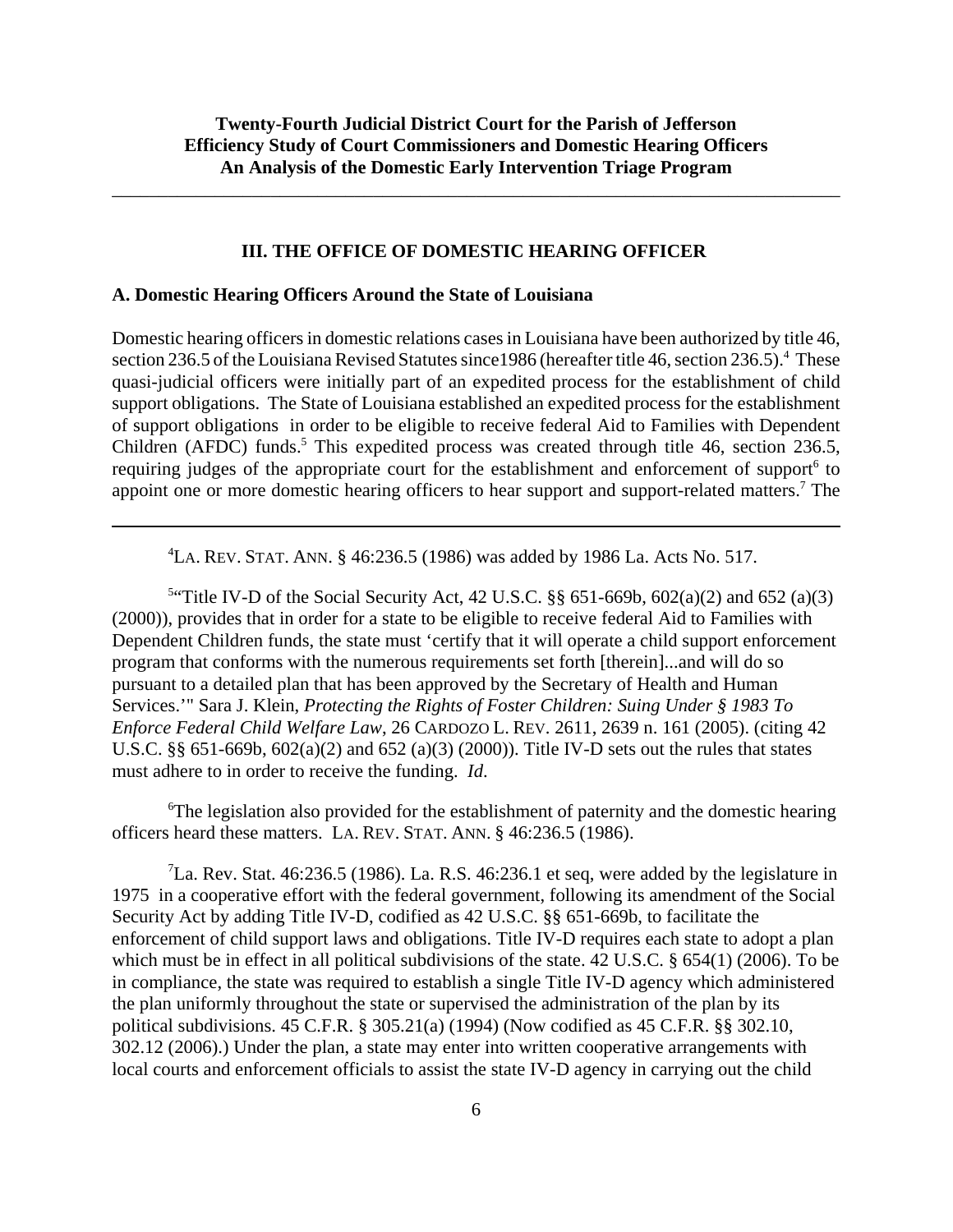\_\_\_\_\_\_\_\_\_\_\_\_\_\_\_\_\_\_\_\_\_\_\_\_\_\_\_\_\_\_\_\_\_\_\_\_\_\_\_\_\_\_\_\_\_\_\_\_\_\_\_\_\_\_\_\_\_\_\_\_\_\_\_\_\_\_\_\_\_\_\_\_\_\_\_\_\_\_

creation of this scheme as required by Title IV-D of the Social Security Act was part of the certification by the state of Louisiana to the Secretary of Health and Human Services that it will operate a child support enforcement program that conforms with the numerous requirements of the Social Security Act.

The domestic hearing officers under title 46, section 236.5 must be either full-time or part-time employees of the court and are required to be attorneys in good standing with any state bar association at least five years and had prior experience in child support cases.<sup>8</sup> In addition to hearing child support matters, the domestic hearing officer could also hear issues of spousal support and paternity cases in which an action was brought by the state on behalf and in the interest of any mother who is the recipient of state aid to families with dependent children or who is otherwise eligible under state law for such services.<sup>9</sup> In carrying out his duties, the domestic hearing officer acted as a finder of fact and made recommendations to the court on support and support-related matters and on state initiated paternity matters.<sup>10</sup>

To assist the parties to resolve a child support dispute, the domestic hearing officer, who is well

support enforcement program. 42 U.S.C. § 654(7) (2006). The Louisiana Department of Social Services is the centralized agency for support enforcement. LA. REV. STAT. § 46.236.5. Section 46:236.5 authorizes the collection of a fee for support enforcement payable by the obligor "of not more than five percent of all existing and future support obligations to fund the administrative costs of a system for expedited process." LA. REV.STAT. § 46:236.11 "authorizes a cooperative agreement between the state agency and the courts to collect the support as well as the administrative costs for the expedited processes of support enforcement through a centralized collection process and to disburse the funds collected." State Dep't of Social Servs. *ex rel.* I. v. C.W., 01-1213 (La. App. 5 Cir. 3/26/02); 815 So. 2d 241, 243.

 ${}^{8}$ La. Rev. Stat. Ann. § 46:236.5(C)(2) (1986).

 ${}^{9}$ La. Rev. Stat. Ann. § 46:236.5(C)(3) (1986).

<sup>10</sup>*Id*. *See also* Lisa Rogers Trammell, *A Lawyer's Guide to Expedited Child Support Enforcement*, 44 LA. B.J., June 1996, at 20, 21 (stating that the hearing officer's role is to "hear support and paternity cases in an expeditious fashion, make detailed findings of fact and recommendations to the district court for judgment, and generally speed the process and take workload from the judges"). If the parties do not seek a rehearing within a certain time period, the officer's recommendations become final. *Id*.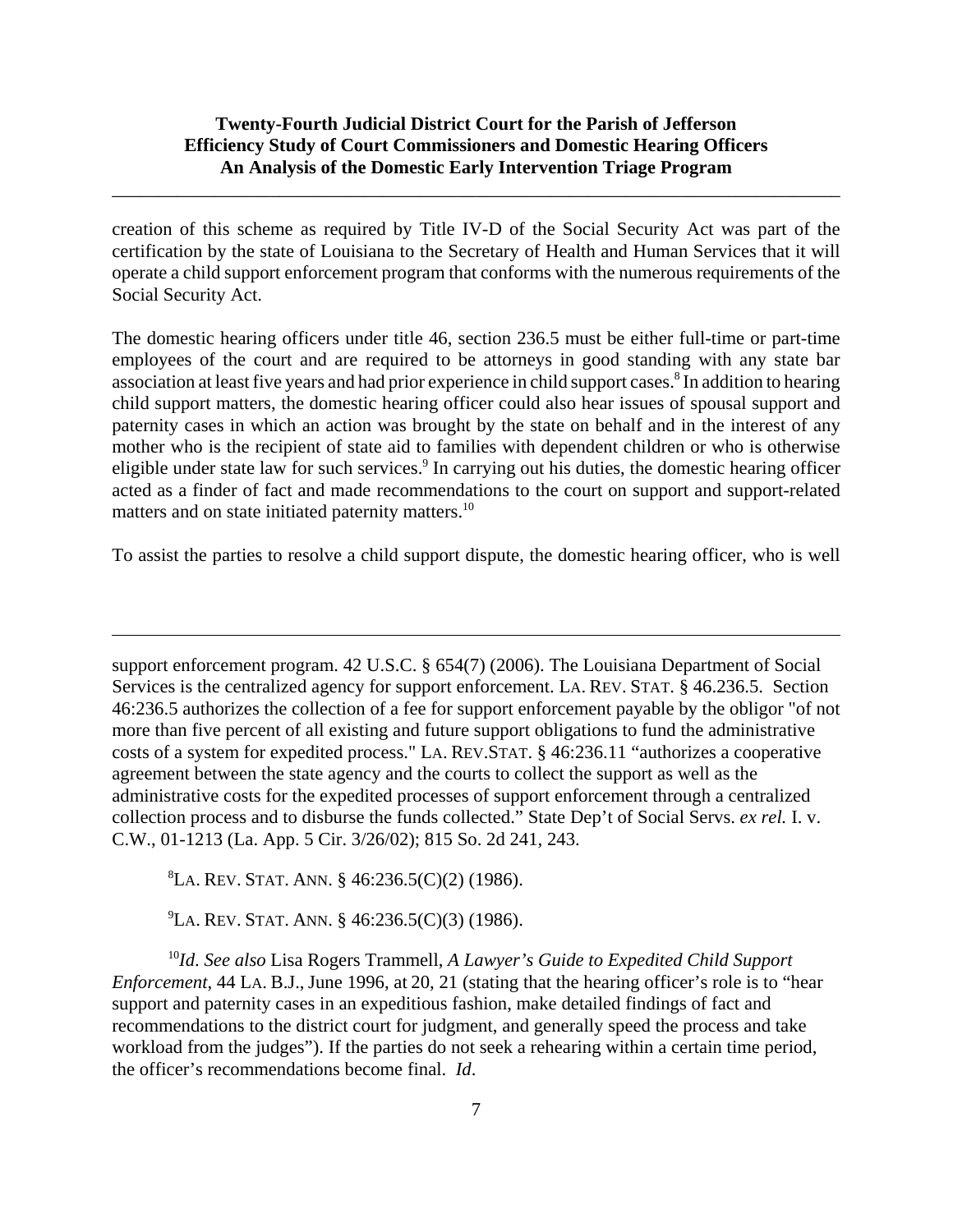\_\_\_\_\_\_\_\_\_\_\_\_\_\_\_\_\_\_\_\_\_\_\_\_\_\_\_\_\_\_\_\_\_\_\_\_\_\_\_\_\_\_\_\_\_\_\_\_\_\_\_\_\_\_\_\_\_\_\_\_\_\_\_\_\_\_\_\_\_\_\_\_\_\_\_\_\_\_

versed in the use of statutory child support guidelines,<sup>11</sup> actually sits down with the disputants at a conference table or other informal setting, armed with the child support guidelines and the parties' financial information, and computes the child support for the parties. This process usually results in an agreement between the parties on the appropriate amount of child support. If the parties cannot agree on the amount of child support, the domestic hearing officer then makes a recommendation to the court on the appropriate amount of the support obligation.<sup>12</sup> Thereafter any party within the time and manner established by local court rule, could file an exception to the findings of fact or law of the domestic hearing officer.13 Although domestic hearing officers were initially allowed statutorily to hear paternity issues in cases where an action was brought by the State of Louisiana in cases involving mothers eligible for state aid and services, it appears that most domestic hearing officers were utilized to hear child support matters.14

It is important to note that domestic hearing officers who make recommendations on the support and paternity issues do not actually hold evidentiary hearings or hear testimony. There are no court reporters present at the hearing officer conferences and no witnesses are sworn. Thus the term "domestic hearing officer" can actually be misunderstood as indicating that domestic hearing officers who are processing domestic issues are actually holding evidentiary hearings. However, this is not the case.

In 2003, the statutory responsibilities of domestic hearing officers in domestic relations cases were expanded. In addition to hearing paternity cases brought by the State of Louisiana, support, and support-related matters, the 2003 amendment to title 46, section 236.5 allowed domestic hearing officers to hear any "domestic and family related matters."15 The range of issues that domestic

<sup>11</sup>See generally LA. REV. STAT. ANN. §§ 9:315-:315.47 (2006) (statutory guidelines used by domestic hearing officers to calculate child support).

<sup>12</sup>LA. REV. STAT. ANN. § 46:236.5(C)(3)(a) (2006).

13LA. REV. STAT. ANN. § 46:236.5(C)(6) (2006).

<sup>14</sup>*See generally* Trammell, *supra* note 10 (describing the responsibilities of a support enforcement domestic hearing officer in Louisiana).

<sup>15</sup>LA. REV. STAT. ANN. § 46:236.5(C)(1) (2006). The statute was amended to state that "Domestic and family matters shall include divorce and all issues ancillary to a divorce proceeding; all child-related issues such as paternity, filiation, custody, visitation, and support in non-marital cases; all protective orders filed in accordance with R.S. 46:2131 et seq., R.S. 46:2151 et seq., and the Children's Code and all injunctions filed in accordance with R.S. 9:361,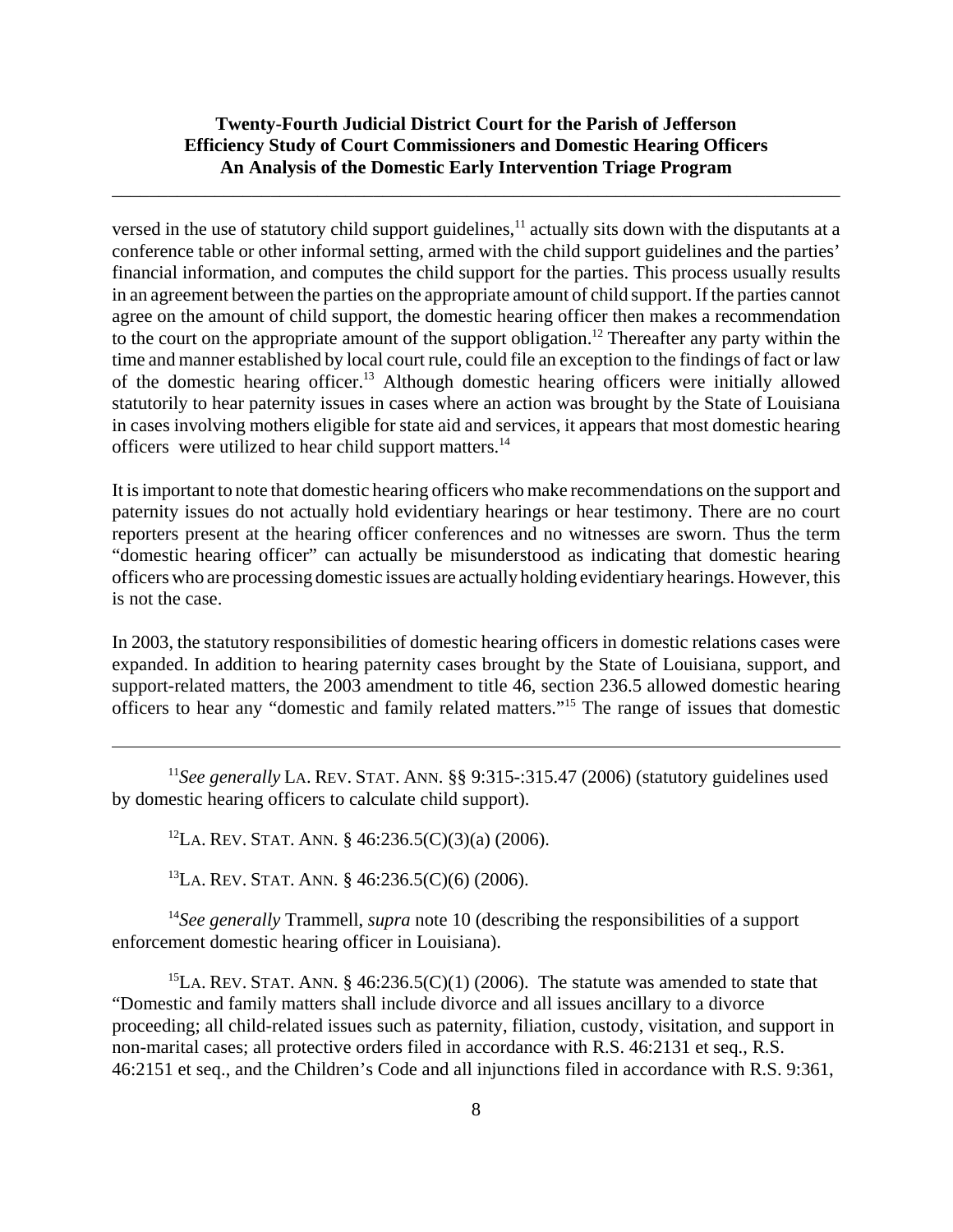\_\_\_\_\_\_\_\_\_\_\_\_\_\_\_\_\_\_\_\_\_\_\_\_\_\_\_\_\_\_\_\_\_\_\_\_\_\_\_\_\_\_\_\_\_\_\_\_\_\_\_\_\_\_\_\_\_\_\_\_\_\_\_\_\_\_\_\_\_\_\_\_\_\_\_\_\_\_

hearing officers now hear include divorce and all issues ancillary to a divorce proceeding, all childrelated issues such as paternity, filiation, custody, visitation, and support in non-marital cases; all protective orders and injunctions filed in domestic or family violence cases or that are brought under the Children's Code.16 The 24th Judicial District (Jefferson Parish) was one district that expanded the duties and responsibilities of its domestic hearing officers as a result of the 2003 change to title 46, section  $236.5^{17}$ 

Although the duties of domestic hearing officers expanded statutorily in 2003, this change simply reflected what domestic hearing officers in a few judicial district courts were already doing. For example, since 1994, the Fifteenth Judicial District Court (15th JDC) has allowed domestic hearing officers to hold Hearing Officer Conferences (HOC) in domestic relations cases.18 During the HOC in the 15th JDC, the domestic hearing officer meets with the lawyers and clients in one-hour sessions in an attempt to explore resolution of all the issues that might be involved in a divorce proceeding, to generate settlement documents, and to secure approval and signatures by the parties and their attorneys prior to their departure from the HOC.<sup>19</sup> In the Sixteenth Judicial District Court (16th JDC), domestic hearing officers in domestic relations cases have been working with disputants since 2001 in one-hour to two-hour HOCS in an attempt to resolve disputed issues.<sup>20</sup> HOCS in the 16th

371, and 372 and Code of Civil Procedure Articles 3601 et. seq., which involve person abuse terrorizing, stalking, or harassment; and enforcement of orders in any of these matters, including contempt of court."

#### $^{16}$ *Id*.

<sup>17</sup>The Twenty-Fourth Judicial District Court Rules for the Domestic Early Intervention Program that were adopted and effective on May 25, 2005 reflected this change. LA. R. 24TH DIST. CT RULES 22-39 (2005). However, domestic commissioners, not domestic hearing officers, in the 24th JDC issue protective orders and injunctions filed in domestic or family violence cases or that are brought under the Children's Code.

<sup>18</sup>Letter from Paul A. Landry, Domestic Hearing Officer for Sixteenth Judicial District Court, to Bobby Harges, Professor, Loyola University New Orleans School of Law (March 27, 2002) (explaining the HOC in the 15th and 16th Judicial District Courts).

<sup>19</sup>*Id*. *See* LA. R. 15TH DIST. CT. RULES 23, 35, 36.5, 37.2, and 38 (2005) (outlining the role of the Domestic Hearing Officer in the 15th CDC).

<sup>20</sup>Interview with Paul A. Landry, Domestic Hearing Officer for the Sixteenth Judicial District Court (Jan. 27, 2003).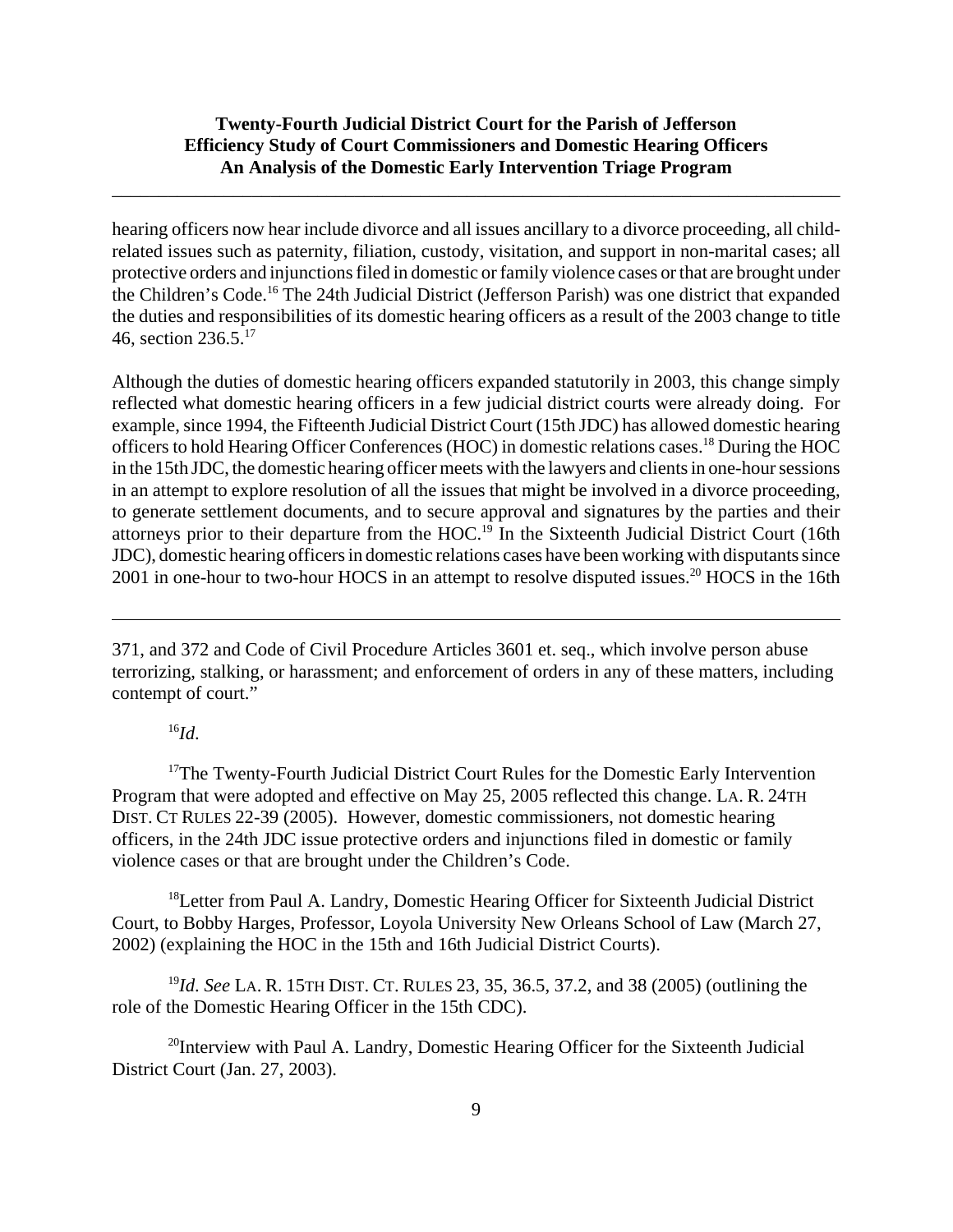\_\_\_\_\_\_\_\_\_\_\_\_\_\_\_\_\_\_\_\_\_\_\_\_\_\_\_\_\_\_\_\_\_\_\_\_\_\_\_\_\_\_\_\_\_\_\_\_\_\_\_\_\_\_\_\_\_\_\_\_\_\_\_\_\_\_\_\_\_\_\_\_\_\_\_\_\_\_

JDC are currently being scheduled within twenty-one (21) days following the rendition of the order scheduling a court hearing on the issues which should be considered in a  $HOC<sup>21</sup>$ . The HOCS, which are mandatory, are scheduled after a request for relief on an ancillary issue is filed in a domestic proceeding (rule to show cause or on the merits). During the HOC, the domestic hearing officers act as quasi-mediators who conduct settlement conferences on all disputed issues. Most of the HOCS result in a *Joint Stipulation and Order* that is drafted by the domestic hearing officer during the conference that is sent directly to the district judge for his or her signature.<sup>22</sup> Additionally, many of the matters that are not resolved during the HOC, which are scheduled for hearings before the district judges, are actually not being heard by the district judge. The district judges in the 16th JDC assume that most of these matters settle after the HOCS.<sup>23</sup>

Again, it is important to note that domestic hearing officers who now have expanded duties as a result of the 2003 amendment to title 46, section 236.5 are also not holding evidentiary hearings or hearing testimony. The sessions are facilitative type sessions with the domestic hearing officer conducting something akin to mediation and rendering written recommendations at the end of the conferences if the parties cannot come to an agreement on the issues. $24$ 

While the procedures may differ from district to district, domestic hearing officers, who are lawyers with many years of experience in domestic relations cases, are being used to process a large number of these cases. Every effort is made in the HOC to reduce all agreements reached between the parties to a consent judgment prepared contemporaneously by the domestic hearing officer at the HOC while the parties and their attorneys are present before the domestic hearing officer.<sup>25</sup> This is

<sup>21</sup>*See* LA. R. 16TH DIST. CT. RULE 27.1 (2005) (establishing the schedule for pre-trial status conferences in the 16th JDC).

22In those judicial districts where domestic commissioners are used, the *Joint Stipulation and Order* may also be signed by the domestic commissioner.

 $^{23}$ Interview with Paul A. Landry, Domestic Hearing Officer for the Sixteenth Judicial District Court (Jan. 27, 2003). Additionally, as part of the Harges and Fuller First Efficiency Study, the author observed several HOCs in the Sixteenth Judicial District Court on December 11, 2002.

<sup>24</sup>The author has observed domestic hearing officer conferences in the 16th JDC and 24th JDC and talked to several domestic hearing officers in other districts to confirm this fact.

<sup>25</sup>*See, e.g., LA. R.* 15TH DIST. CT. RULE  $35(C)(2)$  (explaining the procedure in the event the parties agree to the hearing officer's recommendations); LA. R. 16TH DIST. CT RULE 28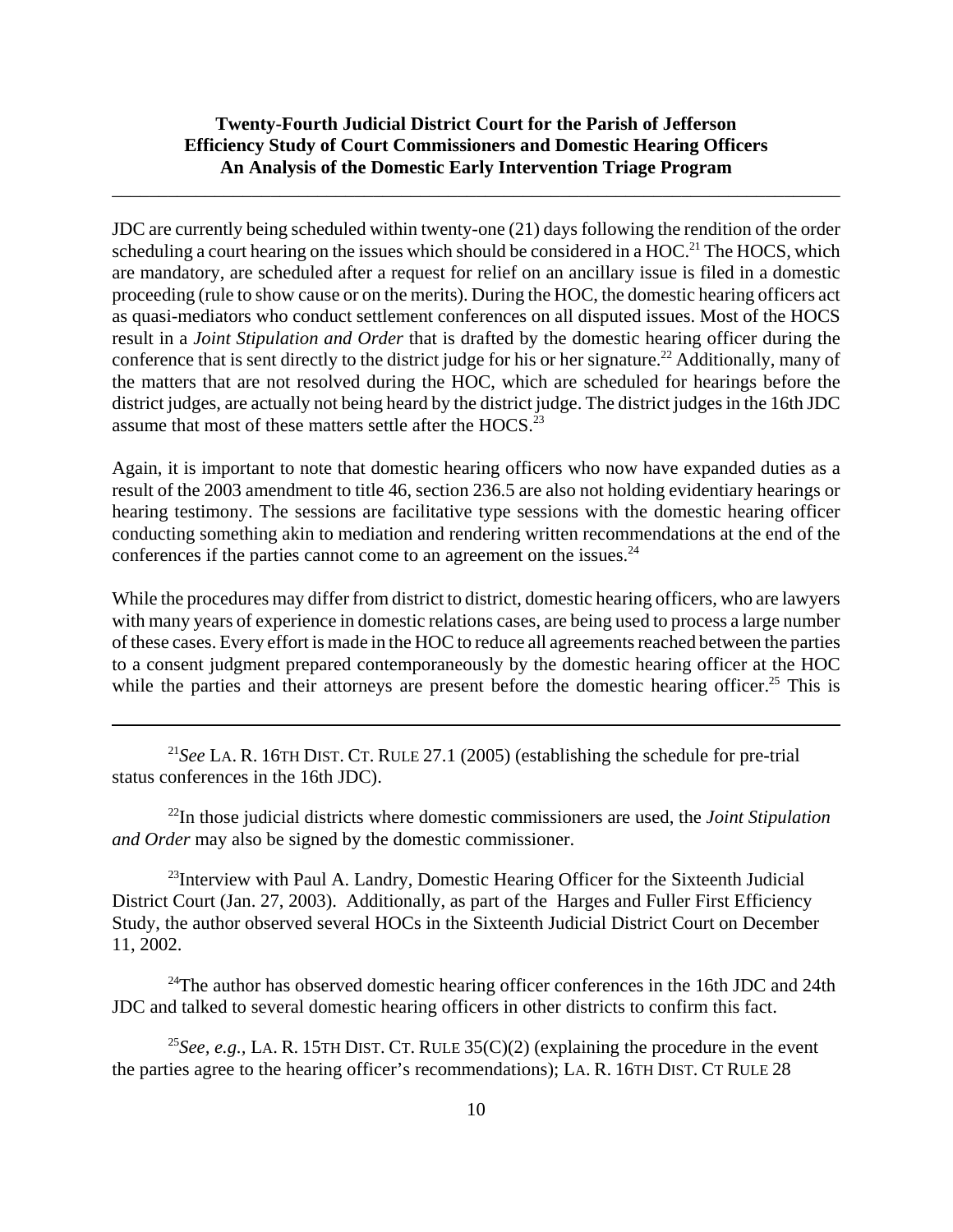\_\_\_\_\_\_\_\_\_\_\_\_\_\_\_\_\_\_\_\_\_\_\_\_\_\_\_\_\_\_\_\_\_\_\_\_\_\_\_\_\_\_\_\_\_\_\_\_\_\_\_\_\_\_\_\_\_\_\_\_\_\_\_\_\_\_\_\_\_\_\_\_\_\_\_\_\_\_

designed to prevent a party's regret or remorse and the collapse of settlement later in the day, or the next day, or before the final settlement documentation has been prepared.<sup>26</sup> The domestic hearing officer will then prepare a consent judgment for the parties during the HOC.27 The consent judgment then becomes a final order after signature of the district judge or court commissioner.<sup>28</sup> If all issues are not resolved during the HOC, the domestic hearing officer generates a *Hearing Officer Conference Report* which will summarize the HOC and make specific recommendations to the district judge regarding the unresolved issues. If any party objects to any recommendation, the party must file a written objection to the domestic hearing officer recommendation within three (3) days of the HOC.29 If a written objection is timely filed, then the recommendation becomes a temporary order of the court pending the final disposition of the claims by the district court. The district judge shall then hold a contradictory hearing on the matter, while having the discretion to accept, reject, or modify in whole or in part the findings and recommendations of the domestic hearing officer.<sup>30</sup>

#### **B. Domestic Hearing Officers in the 24th Judicial District Court**

In the 24th JDC, the position of Domestic Hearing Officer was established pursuant to La. R.S.

(same); LA. R. 24TH DIST. CT. RULE 24.1(B)(8) (same).

<sup>26</sup>Letter from Paul A. Landry, Domestic Hearing Officer for Sixteenth Judicial District Court, to Bobby Harges, Professor, Loyola University New Orleans School of Law (March 27, 2002) (explaining the HOC in the Fifteenth and Sixteenth Judicial District Courts).

<sup>27</sup>*See, e.g.,* LA. R. 15TH DIST. CT. RULE 35(C)(2); LA. R. 16TH DIST. CT. RULE 28; LA. R. 24TH DIST. CT. RULE 24.1(B)(8).

<sup>28</sup>*See, e.g.,* LA. R. 15TH DIST. CT. RULE 35(C)(2); LA. R. 16TH DIST. CT. RULE 28; LA. R. 24TH DIST. CT. RULE 24.1(B)(8).

<sup>29</sup>*See, e.g.,* LA. R. 15TH DIST. CT. RULE 35(C)(3) (stating the procedure in the event the parties do not agree with the hearing officer's recommendations); LA. R. 16TH DIST. CT RULE 27.2 (same); LA. R. 24TH DIST. CT. RULE 24.1(B)(8) (same).

<sup>30</sup>*See, e.g.,* LA. R. 15TH DIST. CT. RULE 35(J); LA. R. 16TH DIST. CT. RULE 27.2 (stating the role of the District Judge when there is an objection to the hearing officer's recommendations); and LA. R. 24TH DIST. CT. RULE 24.1(B)(10) (same).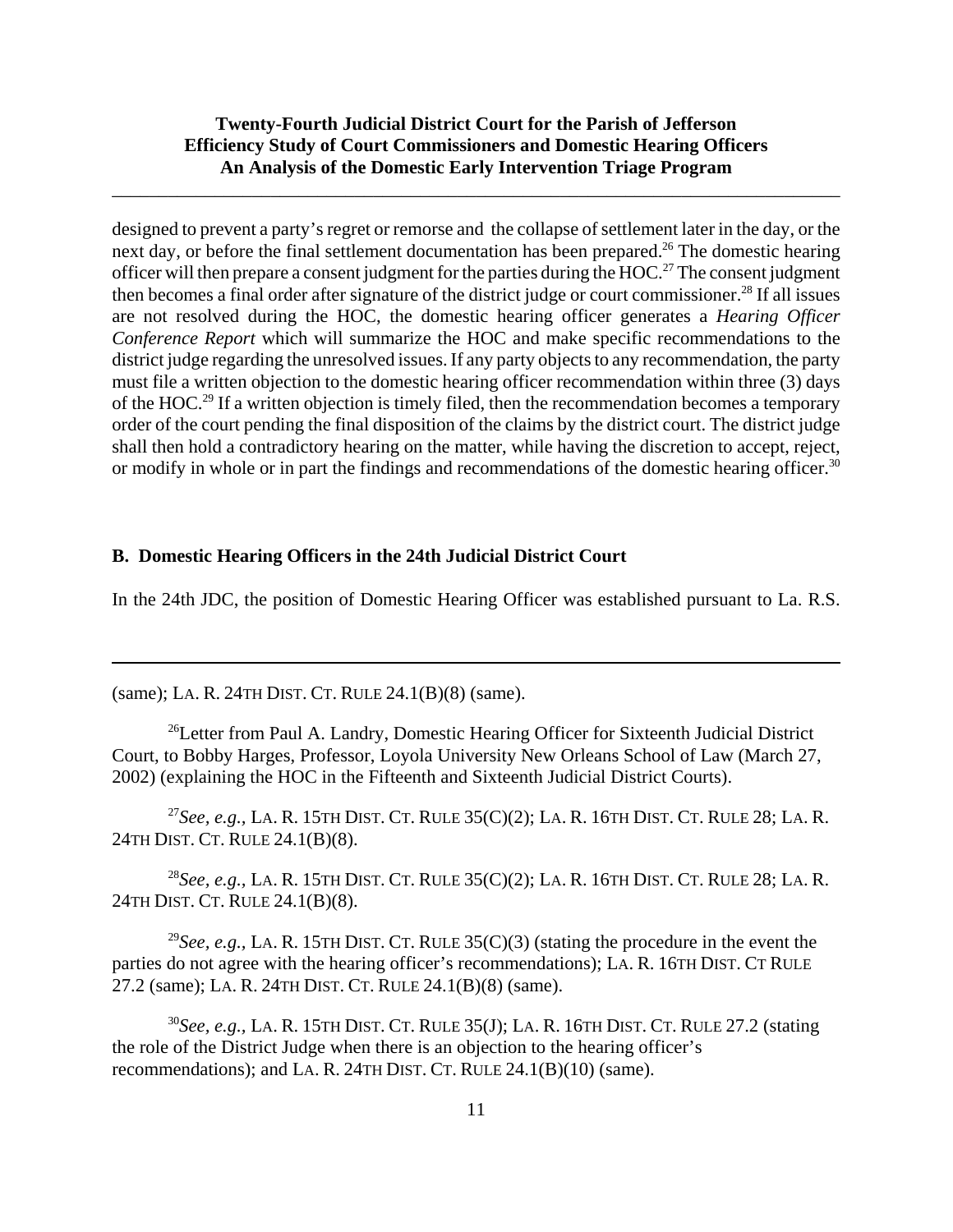\_\_\_\_\_\_\_\_\_\_\_\_\_\_\_\_\_\_\_\_\_\_\_\_\_\_\_\_\_\_\_\_\_\_\_\_\_\_\_\_\_\_\_\_\_\_\_\_\_\_\_\_\_\_\_\_\_\_\_\_\_\_\_\_\_\_\_\_\_\_\_\_\_\_\_\_\_\_

46:236.5.31 To be qualified to be a hearing officer in the 24th JDC, the person must be a full-time or part-time employee of the court and shall be a member in good standing of the Louisiana State Bar Association who has practiced law for a minimum of five (5) years in a practice in which at least fifty (50%) percent of his or her case load involved domestic cases.<sup>32</sup> Currently there are four domestic hearing officers in the 24th JDC, one assigned to handle cases from four (4) divisions of court. The hearing officer position was created to facilitate an expedited process for the handling of domestic matters including divorce and all issues ancillary to a divorce proceeding pursuant to La. R.S.  $46:236.5^{33}$ 

The domestic hearing officers act as finders of fact and make written recommendations to the Court concerning any domestic matters including but not limited to

*(1) all issues which are ancillary to a domestic proceeding, including but not limited to: (a) use and occupancy of movables and immovables; (b) establishment, modification and method of collection of spousal support; (c) injunctive relief, except domestic abuse issues; and (d) community property;* 

*(2) all child related actions in marital and non-marital cases, except issues concerning emancipation of minor children, domestic abuse and non-emergency UCCJA34, including but not limited to: (a) establishment, modification and method of collection of child support; (b) hear all stand alone non-support matters; (c) establishment, modification and enforcement of child custody and visitation; contested and uncontested paternity issues; and*

*(3) contempt.*35

The procedures used by the domestic hearing officers are detailed in the Twenty-Fourth Judicial

 $31$  LA. R. 24TH DIST. CT. Rule 23E.

 $32$ Id.

33 LA. R. 24TH DIST. CT. Rule 23(E)(5).

34Uniform Child Custody Jurisdiction Act.

 $35$  LA. R. 24TH DIST. CT. Rule 23(E)(5). Domestic hearing officers are not allowed to hear issues concerning emancipation of minor children, domestic abuse issues and non-emergency Uniform Child Custody Jurisdiction Act (UCCJA) issues.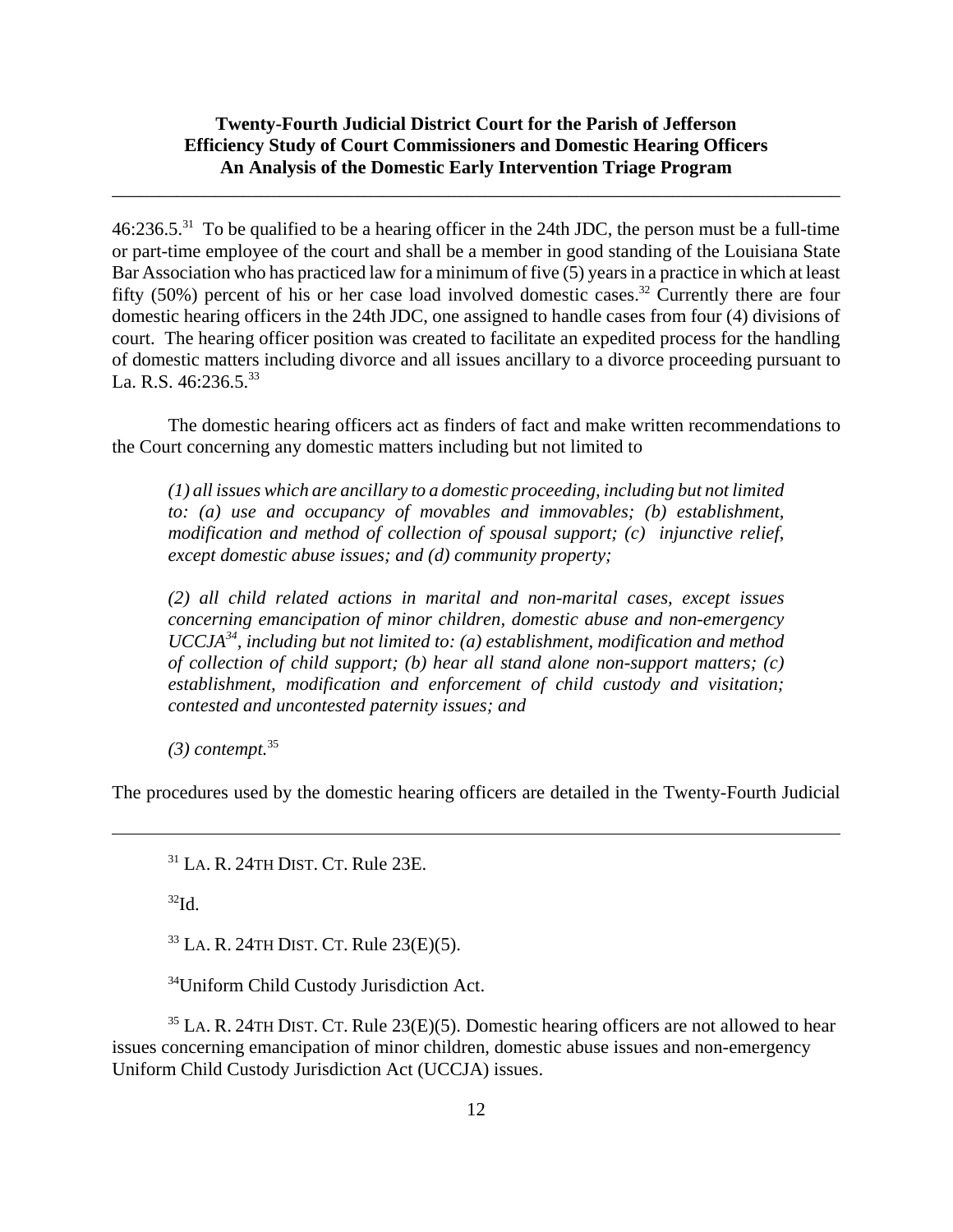\_\_\_\_\_\_\_\_\_\_\_\_\_\_\_\_\_\_\_\_\_\_\_\_\_\_\_\_\_\_\_\_\_\_\_\_\_\_\_\_\_\_\_\_\_\_\_\_\_\_\_\_\_\_\_\_\_\_\_\_\_\_\_\_\_\_\_\_\_\_\_\_\_\_\_\_\_\_

District Court Rules - Domestic Early Intervention Triage Program.<sup>36</sup> Pre-trial conferences known as Hearing Officer Conferences (HOCS) are scheduled in not less than thirty (30) and not more than thirty-five (35) days of the date of filing of the initial pleading for relief.<sup>37</sup> The hearing or trial date before the court or domestic commissioner to whom the case is allotted is scheduled in not less than forty (40) and not more than fifty-five (55) days of the date of filing of the initial pleading for relief.38

The HOCS are scheduled for one and one-half (1 1/2) hours, unless a party or counsel makes a written request for a conference period of up to two hours.<sup>39</sup> Additionally, the hearing officer has the discretion to schedule additional conferences, hearings, rule dates or additional time if necessary.40 The scheduling of HOCS throughout the day is in sharp contrast to the previous system with a general docket call at a specific time such as 9:00 a.m. where all lawyers and their clients appeared at the same scheduled time and waited for minutes or hours until the district judge or commissioner heard the case. During the HOCS, the domestic hearing officers act as quasimediators who conduct settlement conferences on all disputed issues. Most of the HOCS result in a *Joint Stipulation and Order* that is drafted by the hearing officer during the conference that is sent directly to the district judge for his or her signature. Additionally, many of the matters that are not resolved during the HOCS, which are scheduled for hearings before the district judges, are actually not being heard by the district judge. Only five percent (5%) of the matters scheduled for HOCS are actually being heard by the district judges.<sup>41</sup>

Every effort is made in the HOCS to reduce all agreements reached between the parties to a written agreement entitled *Stipulations and/or Recommendations of Hearing Officer.* This form, which also summarizes the HOC and notes the hearing officer's specific recommendations regarding the unresolved issues, is prepared by the domestic hearing officer at the HOC while the parties and their attorneys are present before the domestic hearing officer. The domestic hearing officer signs the

 $^{36}$ LA. R. 24TH DIST. CT. RULES 22-25 (effective May 25, 2005).

 $37$  LA. R. 24TH DIST. CT. Rule 24(A)(3)(a).

 $38$  LA. R. 24TH DIST. CT. Rule 24(A)(3)(b).

39 LA. R. 24TH DIST. CT. Rule 24.1(B)(2).

40 LA. R. 24TH DIST. CT. Rule 24.1(B)(2-3).

<sup>41</sup>An analysis of 1,013 cases scheduled for HOCs revealed that only about 4.6% of the cases were actually decided by the trial judges. Thus about 95.4% of the cases are resolved either before, during, or after the HOCS.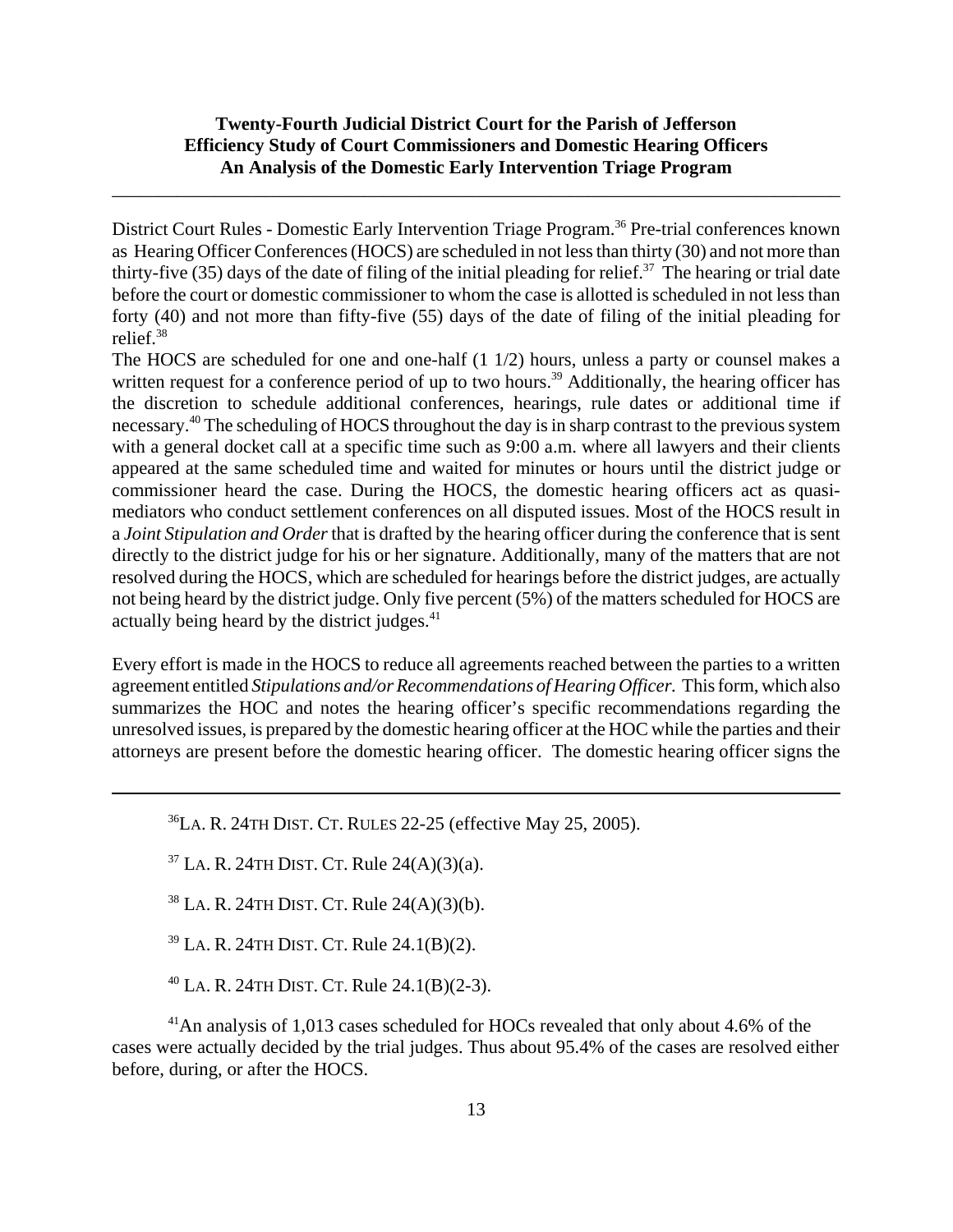\_\_\_\_\_\_\_\_\_\_\_\_\_\_\_\_\_\_\_\_\_\_\_\_\_\_\_\_\_\_\_\_\_\_\_\_\_\_\_\_\_\_\_\_\_\_\_\_\_\_\_\_\_\_\_\_\_\_\_\_\_\_\_\_\_\_\_\_\_\_\_\_\_\_\_\_\_\_

*Stipulations and/or Recommendations of Hearing Officer* form and takes it to the domestic commissioner for his or her signature. The domestic commissioner's signature on the documents becomes a *Judgment or Interim Judgment* of the court which implements the hearing officer's recommendations pending the filing of an objection and hearing before the district court. A copy of all written stipulations, recommendations, orders, rulings, or judgments resulting from the HOC is provided to the parties and their counsel at the time of the HOC. Any party who disagrees with a recommendation, order, ruling or judgment resulting from the HOC is allowed to file a written objection within three (3) days of receipt of the recommendation, order, ruling or judgment.

The objection is then heard by the district judge or domestic commissioner to whom the case is allotted. The district judge or domestic commissioner hears the matter at a contradictory hearing wherein the judge or domestic commissioner is allowed to accept, reject, or modify in whole or in part the findings and recommendations of the hearing officer. The district judge or domestic commissioner may receive evidence at the hearing or remand the proceeding to the domestic hearing officer.

#### **C. Effectiveness of Hearing Officer Conferences in the 24th Judicial District Court**

I analyzed a sample of 1,013 cases scheduled for Hearing Officer Conferences (HOCS) to determine the percentage of cases that were actually heard by trial judges after the cases were scheduled for HOCS. This analysis revealed that only 4.6% of the cases were actually decided by the trial judges. Thus 95.4% of the cases are resolved either before, during, or after the HOCS. Of that 95.4% of cases, 41.66% of the cases resulted in consent judgments at the HOC, 24.09% of the cases resulted in recommendations by the domestic hearing officers, and 29.61% of the cases are either dismissed without a recommendation by the hearing officer or consent judgment or are still in the court system with no pending issues before the court. The HOCS in the 24th JDC effectively resolve over ninetyfive percent (95%) of domestic issues that are presented to the domestic hearing officers.

A similar analysis of HOCS in the Sixteenth Judicial District in January 2002 revealed that ninety percent (90%) of domestic relations cases scheduled for HOCS never reach the trial judges.<sup>42</sup> Thus it appears that HOCS are very effective in disposing of the vast majority of the domestic issues that are filed in the 24th JDC.

#### **D. Results of Interviews With Domestic Lawyers Who Practice Frequently in the 24th JDC**

<sup>&</sup>lt;sup>42</sup>Telephone conversation with Judge Edward Leonard, Jr. of 16th JDC on July 3, 2002 and St. Mary Parish Hearing Officer Program Consolidated Case Review Statistical Tracking from January 2002.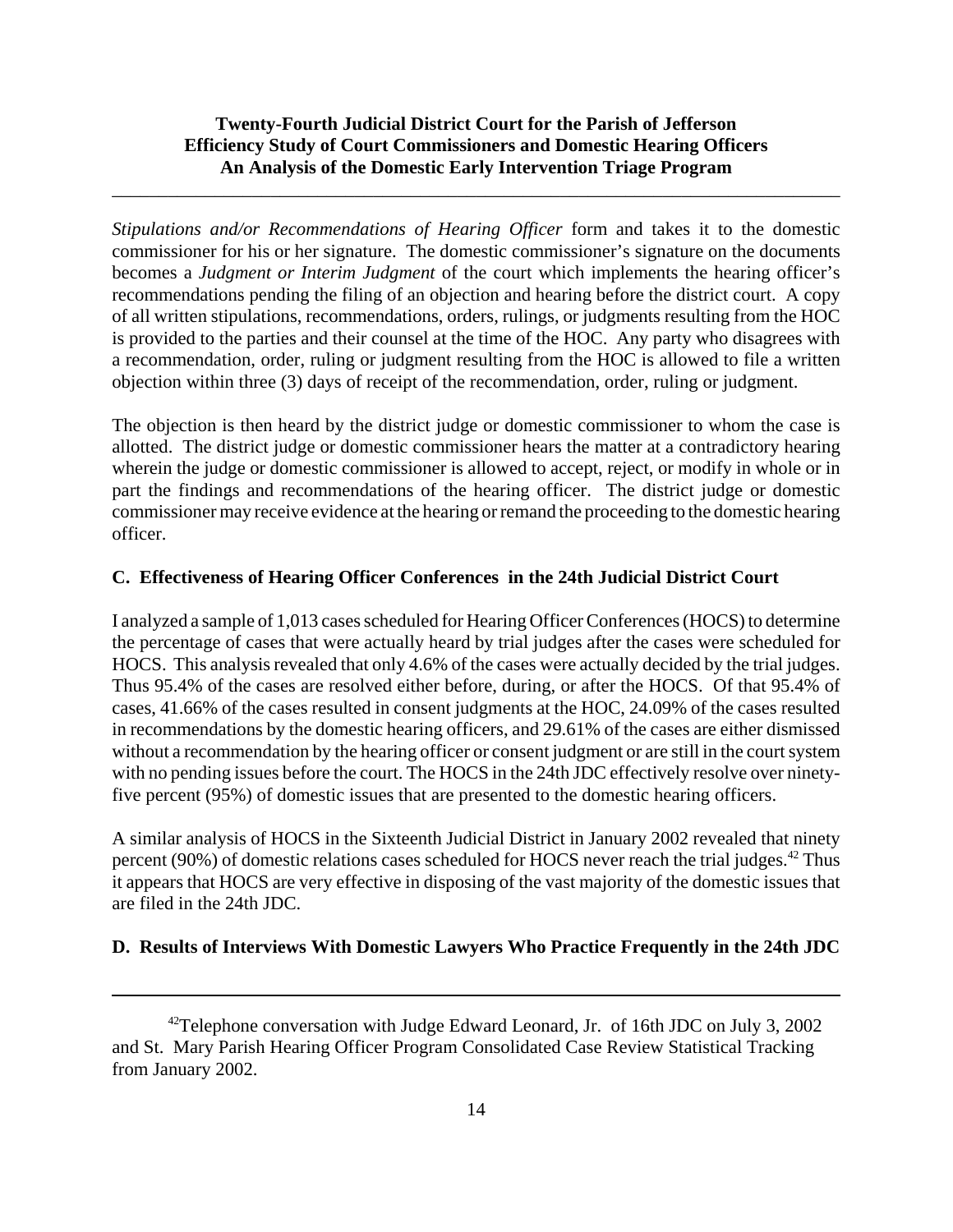\_\_\_\_\_\_\_\_\_\_\_\_\_\_\_\_\_\_\_\_\_\_\_\_\_\_\_\_\_\_\_\_\_\_\_\_\_\_\_\_\_\_\_\_\_\_\_\_\_\_\_\_\_\_\_\_\_\_\_\_\_\_\_\_\_\_\_\_\_\_\_\_\_\_\_\_\_\_

In order to obtain the impressions of lawyers who participate in the HOCS, I interviewed twenty-five (25) domestic lawyers who practice frequently before the domestic hearing officers in the 24th JDC. These interviews were conducted either in the courthouse on the days HOCS were scheduled or via the telephone. I informed all lawyers of my goals and asked them to give me their honest impressions of the new system in the 24th JDC that used domestic hearing officers to process cases. Additionally, in order to promote candor and honesty, I informed the lawyers that their names would be kept confidential.

#### **i) General Impressions of Most Lawyers Interviewed**

Most of the lawyers interviewed spoke positively about the domestic hearing officers and the HOCS. My general impression is that the overwhelming majority of the lawyers I spoke to think that the new system is a substantial improvement over the previous system. General comments received were that

- 1. The system is great.
- 2. It is quick and gives clients their day in court. People can talk.
- 3. It is better than the old system which was piecemeal where parties sat in court all day with many continuances. Much time and money were spent back then.

4. Now everything is heard in one hearing and the domestic hearing officers are timely, holding the hearings on time. If parties dislike the recommendations, they can object.

- 5. The domestic hearing officers are willing to spend extra time with the parties, if necessary.
- 6. Now clients are part of the process. This is good.
- 7. The domestic hearing officers listen to people. They treat people like human beings.
- 8. The required document exchange before the HOCS is good. This settles many cases.
- 9. There is consistency now that the case stays with the same hearing officer and judge.

10. The system is quicker. People are getting child support more quickly. Parents are seeing kids quicker. The order from the hearing officer conference makes people comply. The lawyer can say to the client, "You have an order, you must comply."

#### **ii) Critical Comments from Lawyers and Suggested Improvements on How the Court Can Improve the Efficiency of Commissioners and Domestic Hearing Officers**

Notwithstanding the favorable impressions of the HOCS, many of the lawyers made suggestions on how the system could be improved. While most lawyers focused their comments on the positive attributes of the system, some lawyers concentrated on what they perceived to be the negative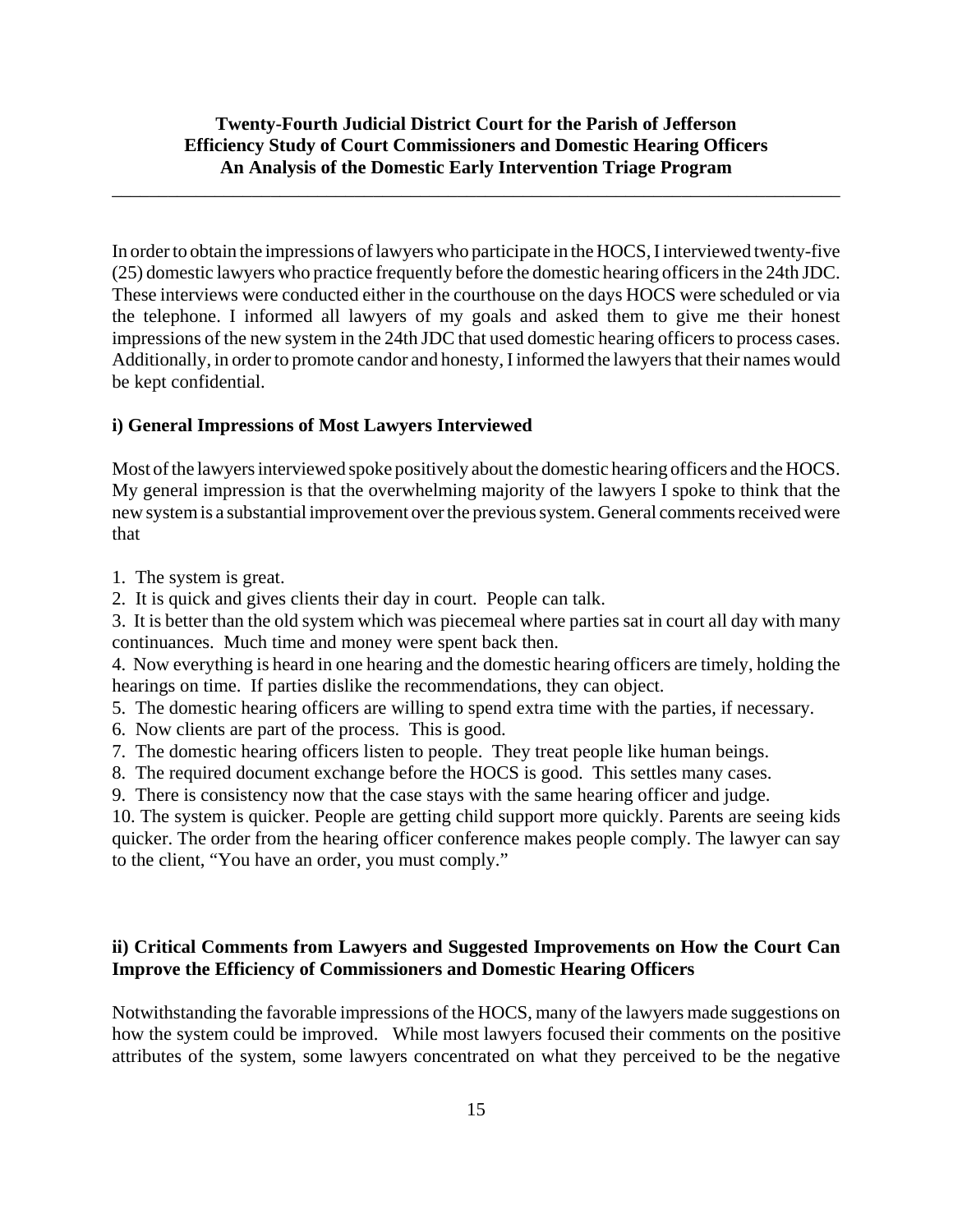\_\_\_\_\_\_\_\_\_\_\_\_\_\_\_\_\_\_\_\_\_\_\_\_\_\_\_\_\_\_\_\_\_\_\_\_\_\_\_\_\_\_\_\_\_\_\_\_\_\_\_\_\_\_\_\_\_\_\_\_\_\_\_\_\_\_\_\_\_\_\_\_\_\_\_\_\_\_

aspects of the system.

1. For example, one lawyer talked to me for almost an hour to state his impressions of the system. He commented that the entire system that uses commissioners and domestic hearing officers in the 24th JDC is unconstitutional because the district judges do not have the final decision-making authority in the cases. The problem, according to this lawyer is that judges in the 24th JDC simply will not hear domestic cases. The judges send everything to the commissioners and domestic hearing officers and feel that they have no responsibility to hear domestic cases. The settlements that result from the HOCS are coerced. Parties enter into the settlements because they know they will never have a chance to argue the case before the district judges. The lawyer also commented that the Court has never followed La.Rev. Stat 13:717 which requires the Clerk of Court to notify the parties of their right to consent to jurisdiction by the domestic commissioners. Under La. Rev. Stat. 13:717, in order to have a case decided by a domestic commissioner, the parties must consent in writing to the jurisdiction of the domestic commissioner. According to this attorney, party consent is never obtained. Another problem with the use of domestic hearing officers, according to this attorney, is that there is no uniformity among the domestic hearing officers. Each hearing officer has his or her own "little system." The domestic hearing officers are known to say, "This is the way I do it." Another concern of this attorney is that there is no record in the HOCS because no witnesses are sworn. The lawyer sees this as problematic because the recommendations of the domestic hearing officers are based on the representations of lawyers and their clients who are not under oath. Because lawyers and their clients lie and misrepresent the facts, the domestic hearing officers' recommendations many times are erroneous. Since the domestic hearing officers' recommendations are in effect the final judgment in many of the cases, the lawyer argues that a system exists where there are no trials and no real testimony and the real decision-maker, the trial judge, never gets to make an adjudication in the case as required by the Louisiana Constitution. The lawyer also commented that the current system in the 24th JDC allows judges to work one-half (1/2) days. This conduct, according to the attorney, is counter to the oaths taken by the district judges. When they decided to run for the particular division of court, they knew that a large percentage of the cases was domestic cases and the district judges should be willing to hear these cases.

**Suggestion:** The Court should comply with La.Rev. Stat 13:717 by requiring the Clerk of Court to notify the parties of their right to consent to jurisdiction by the domestic commissioners. Then before a case is heard by the domestic commissioner, the parties should be required to consent in writing to the jurisdiction of the domestic commissioner. Additionally, judges should provide the parties an opportunity to be heard at a trial or hearing. If the case is not resolved at a HOC, the judge should hold a prompt and timely hearing on the matter.

2. Several lawyers commented that some domestic hearing officers do not conduct the HOCS with the clients' involvement, and that the domestic hearing officers are not bringing clients into the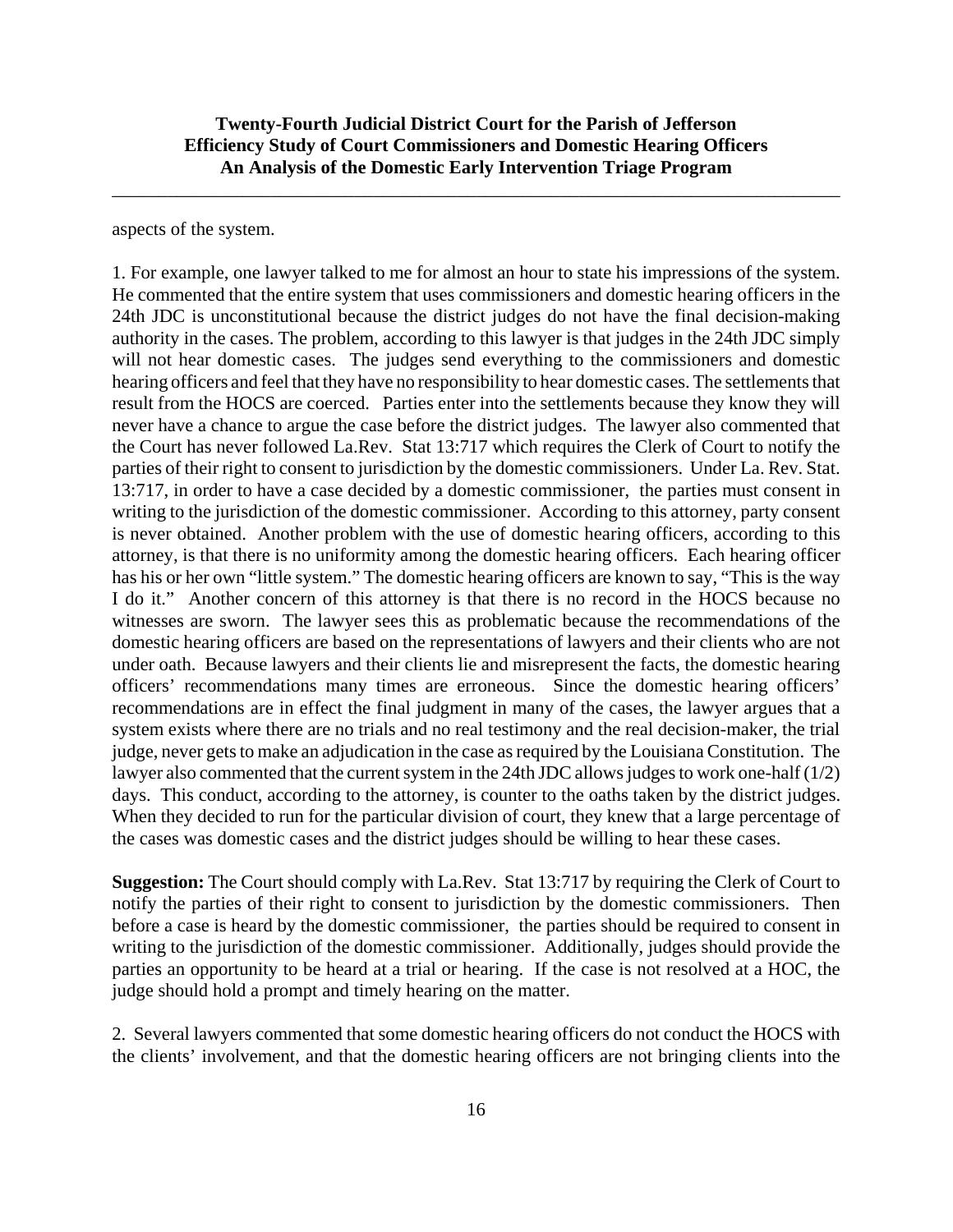\_\_\_\_\_\_\_\_\_\_\_\_\_\_\_\_\_\_\_\_\_\_\_\_\_\_\_\_\_\_\_\_\_\_\_\_\_\_\_\_\_\_\_\_\_\_\_\_\_\_\_\_\_\_\_\_\_\_\_\_\_\_\_\_\_\_\_\_\_\_\_\_\_\_\_\_\_\_

HOCS until the end of the conference to ratify the agreements reached among the lawyers and the domestic hearing officer. These lawyers commented that a major benefit of the HOCS is having the clients participate in the discussions so that they can feel as though they participated in the negotiations and are being heard.

**Suggestion:** After a brief meeting with the lawyers to clarify the issues in dispute, the domestic hearing officers should conduct the hearings with the clients present and participating. One of the real benefits of the HOC is the ability of the clients to participate in the discussions and to be heard by the hearing officer.

3. One lawyer commented that domestic hearing officers are sometimes inquiring about matters that are not in issue, that is, about issues for which the parties are not requesting relief. These additional issues sometimes result in an impasse, causing more work for lawyers and conflicts between lawyers and clients. This conflict causes lawyers to increase their fees with clients after the HOCS because of the additional work or to perform additional work at no extra charge to the clients. For example, if child support is not an issue, the hearing officer should not inquire about child support. Inquiring about child support during a community issue partition will cause tension between lawyers and clients.

**Suggestion:** The domestic hearing officers should only consider the issues that are in dispute. They should not inquire into matters that are not raised by the parties.

4. The front page of the seven page *Hearing Officer Conference Affidavit*, which along with the one page *Monthly Income and Expense Sheet*, has to be completed by the parties at least five days before the HOC states that "All Questions Must Be Answered." Some lawyers commented that parties should not have to complete all eight (8) pages of the documents particularly when some of the issues are not in dispute. Because the client has to answer all eight (8) pages, whether the issues are in dispute or not, this creates unnecessary work for the attorney and client.

**Suggestion:** The language should be modified to indicate that only the applicable portions of the documents need to be completed. Additionally, lawyers should inform their clients of this fact.

5. A few lawyers commented that the thirteen (13) page *Stipulations and/or Recommendations of Hearing Officer* form is too thick and too costly. When the form is completed by the hearing officer and signed by the domestic commissioner, one of the parties or a lawyer takes the document to the Clerk of Court's office to be filed and for copies to be made. Because the Clerk's Office began charging attorneys and litigants for copies on February 15, 2006 (\$1.00 per page for a conformed copy and \$2.00 per page for a certified copy), attorneys complained that these costs are unnecessary costs to their clients. Their complaint is that for over a year, the Clerk's Office made the copies at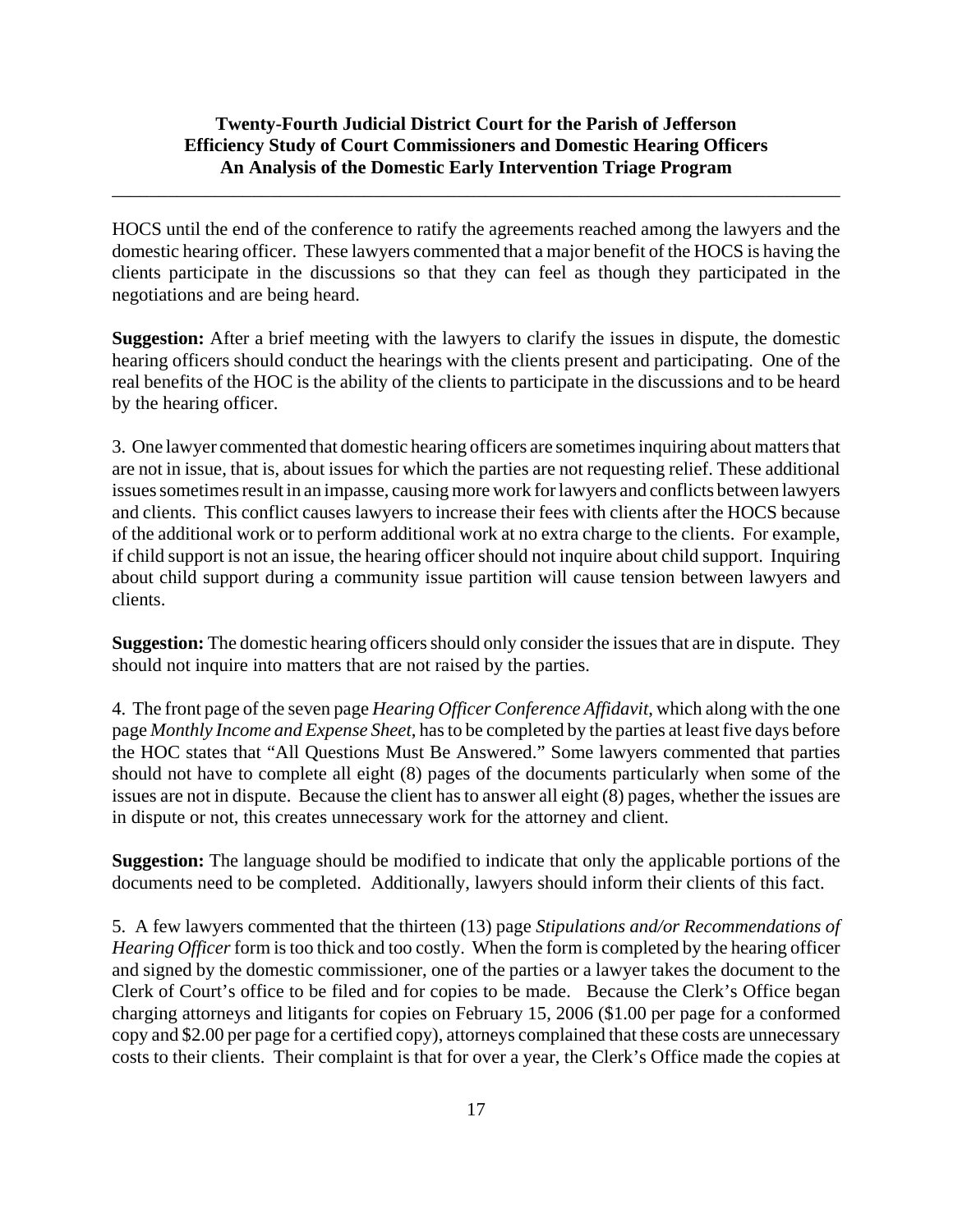\_\_\_\_\_\_\_\_\_\_\_\_\_\_\_\_\_\_\_\_\_\_\_\_\_\_\_\_\_\_\_\_\_\_\_\_\_\_\_\_\_\_\_\_\_\_\_\_\_\_\_\_\_\_\_\_\_\_\_\_\_\_\_\_\_\_\_\_\_\_\_\_\_\_\_\_\_\_

no charge to attorney and litigants. Some lawyers also commented that they should not have to pay for the *Stipulations and/or Recommendations of Hearing Officer* form at all because this is a program that is required by the Court that is mandatory for the clients, and that it is unfair to the clients to force them to pay for this form.

**Suggestion:** The Court needs to determine if it will provide copies of the *Stipulations and/or Recommendations of Hearing Officer* form to the parties at no cost. If the Court does not provide free copies of the form to the parties, one solution to reduce the costs to parties is to provide computers and printers for the domestic hearing officers so that they can complete the *Stipulations and/or Recommendations of Hearing Officer* form on the computer and print out only the pages needed. Alternatively, the domestic hearing officers can reduce the costs to the party by omitting the pages of the thirteen (13) page pre-printed form that are blank, note on page 12 of the form which pages are omitted, thereby providing the parties with only the inscribed pages.

6. Some lawyers commented that the domestic hearing officers should require lawyers and their clients to come to the HOCS prepared. According to several lawyers, many of their opponents attend the HOCS without completing the *Hearing Officer Conference Affidavit and the Monthly Income and Expense Sheet* as they are ordered to do in the Hearing Officer Conference Order (HOC Order) that is provided to the parties prior to the HOC. Although the HOC Order states that the failure to comply with the Order may result in an order adverse to the party, the domestic hearing officers are holding the HOCS without imposing any adverse consequences on the noncompliant party. This results in an unproductive or inefficient administration of the cases by the domestic hearing officers. Some lawyers suggested that there should be negative consequences to the parties who do not comply with the HOC order. Several lawyers commented that the required completion of the *Hearing Officer Conference Affidavit* and the *Monthly Income and Expense Sheet* and the required exchange of these documents with opposing counsel really expedite the HOCS and promote settlement.

**Suggestion:** Preparation of lawyers and their clients is essential if the HOCS are to continue to be successful in the 24th JDC. The Court should provide guidance to the domestic hearing officers on the appropriate steps to be taken when parties attend the HOC without complying with the HOC Order.

7. A few lawyers stated that the three (3) day period of time to object to the recommendation of the domestic hearing officer is too short in many cases. In complicated cases, lawyers cannot prepare the objection sufficiently. To object within the three (3) day period, lawyers commented that they are hastily preparing the objection pleadings.

**Suggestion:** The domestic hearing officers have prepared a form entitled "*Objection to Hearing*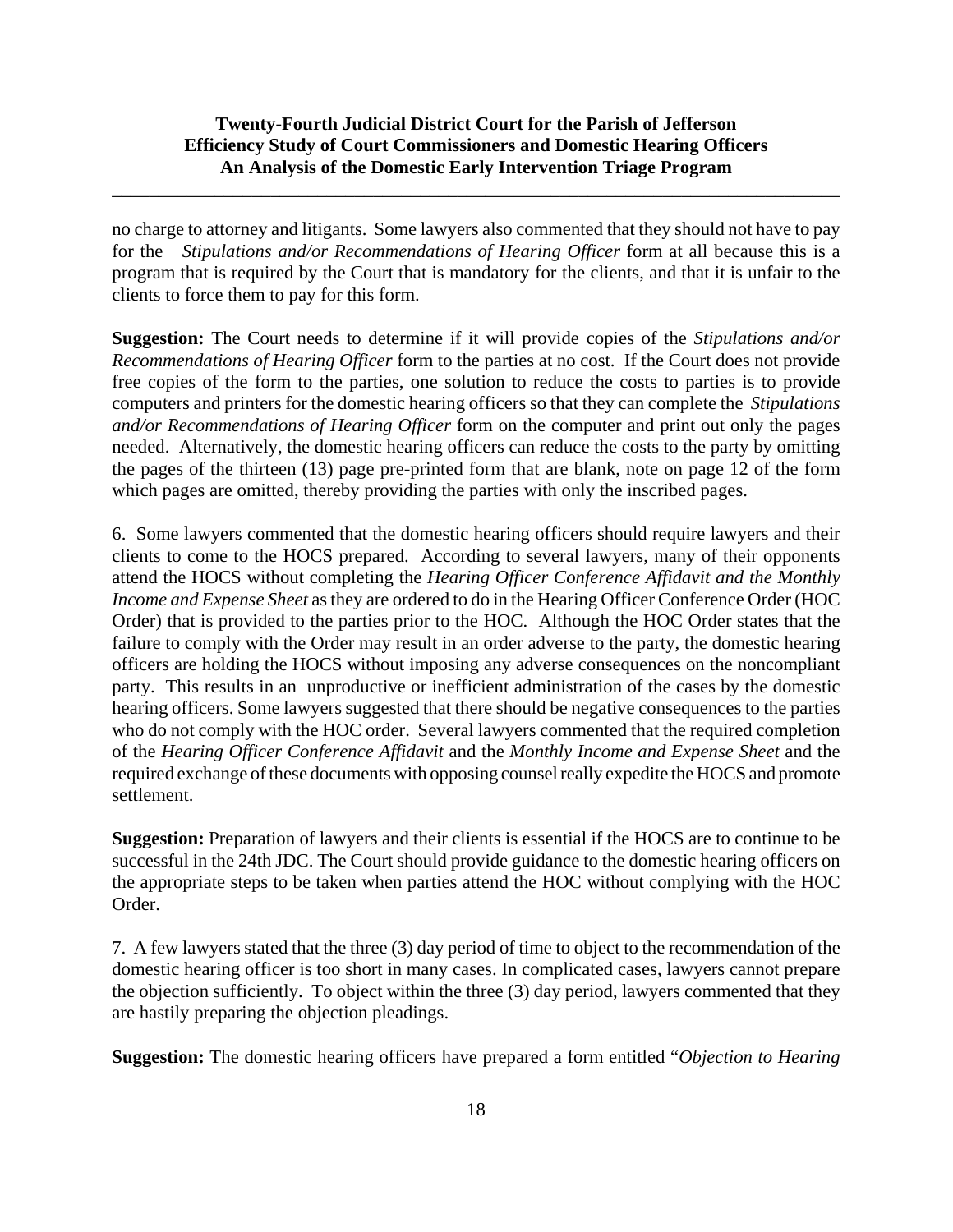\_\_\_\_\_\_\_\_\_\_\_\_\_\_\_\_\_\_\_\_\_\_\_\_\_\_\_\_\_\_\_\_\_\_\_\_\_\_\_\_\_\_\_\_\_\_\_\_\_\_\_\_\_\_\_\_\_\_\_\_\_\_\_\_\_\_\_\_\_\_\_\_\_\_\_\_\_\_

*Officer's Recommendation(s) and/or Domestic Commissioner's Order and Order to Set Hearing Before the District Court*." A party wishing to object can simply fill in the appropriate blanks on the form and file it with the court without much effort. However, this fill-in-the-blank motion does not assist the parties with Uniform District Court Rule 9.9 which requires parties filing an exception or motion to concurrently furnish the trial judge and serve on all other parties a supporting memorandum that cites both the relevant facts and applicable law. This memorandum must be served on all other parties so that it is received by the other parties at least fifteen (15) calendar days before the hearing, unless the court sets a shorter time.

It should also be noted that when commissioners were used in the Civil District Court for the Parish of Orleans (CDC), the parties had ten (10) days from the time that the commissioners' findings were filed with the clerk of court to file exceptions to the commissioners' findings. When commissioners were used in CDC from 1934 to 1991, commissioners were "limited to gathering facts and making recommendations to a trial judge who is vested with authority to decide the litigant's case."<sup>43</sup>

The Court needs to consider whether it wishes to extend the objection period beyond three (3) days from the time of the party's receipt of the recommendation, order, ruling or judgment resulting from the HOC.

8. Several lawyers commented that one district judge in the 24th JDC will not hold trials or hearings in domestic cases as all. This judge, who uses a domestic hearing officer for support issues only, will be referred to as Judge ABC. Among the comments made about Judge ABC were: Judge ABC is actually abusing litigants by not hearing domestic cases at all. After a HOC on the support issues that results in an impasse, Judge ABC will not hold a hearing in the matter - s/he will not give the parties their day in court. S/he will set a trial date, continue it, set it again, continue it, schedule it again, and continue it again. After each continuance, parties then have to file a motion to reset for trial. This costs money. When the parties go back to Judge ABC for the hearing or trial, s/he is either not present in the courthouse at the time and date the case is scheduled for hearing, or Judge ABC is presiding over a trial or hearing in another matter, and s/he may comment to the lawyers, "You have not settled this case yet. Go back to the hearing officer. I am not hearing this case. I like to hear real cases (referring to criminal cases)." Judge ABC simply will not hear any domestic cases, whether or not the issues are heard by a hearing officer. Judge ABC tells lawyers that she does not like hearing domestic cases. After repeated continuances and numerous trips to the hearing officer

 $43$ See Crespo v. Kohlman, 573 So. 2d 1272, 1273 (La. App. 4th Cir. 1991), Harleaux v. Wood, 542 So. 2d 747, 750 (La. App. 4 Cir. 1989), Whitney Nat'l Bank of New Orleans v. Derbes, 436 So. 2d 1185, 1192 (La. App. 4th Cir. 1983) and Quarles Drilling Corp. v. General Acc. Ins. Co., 520 So. 2d 475, 476 (La. App. 4 Cir. 1988).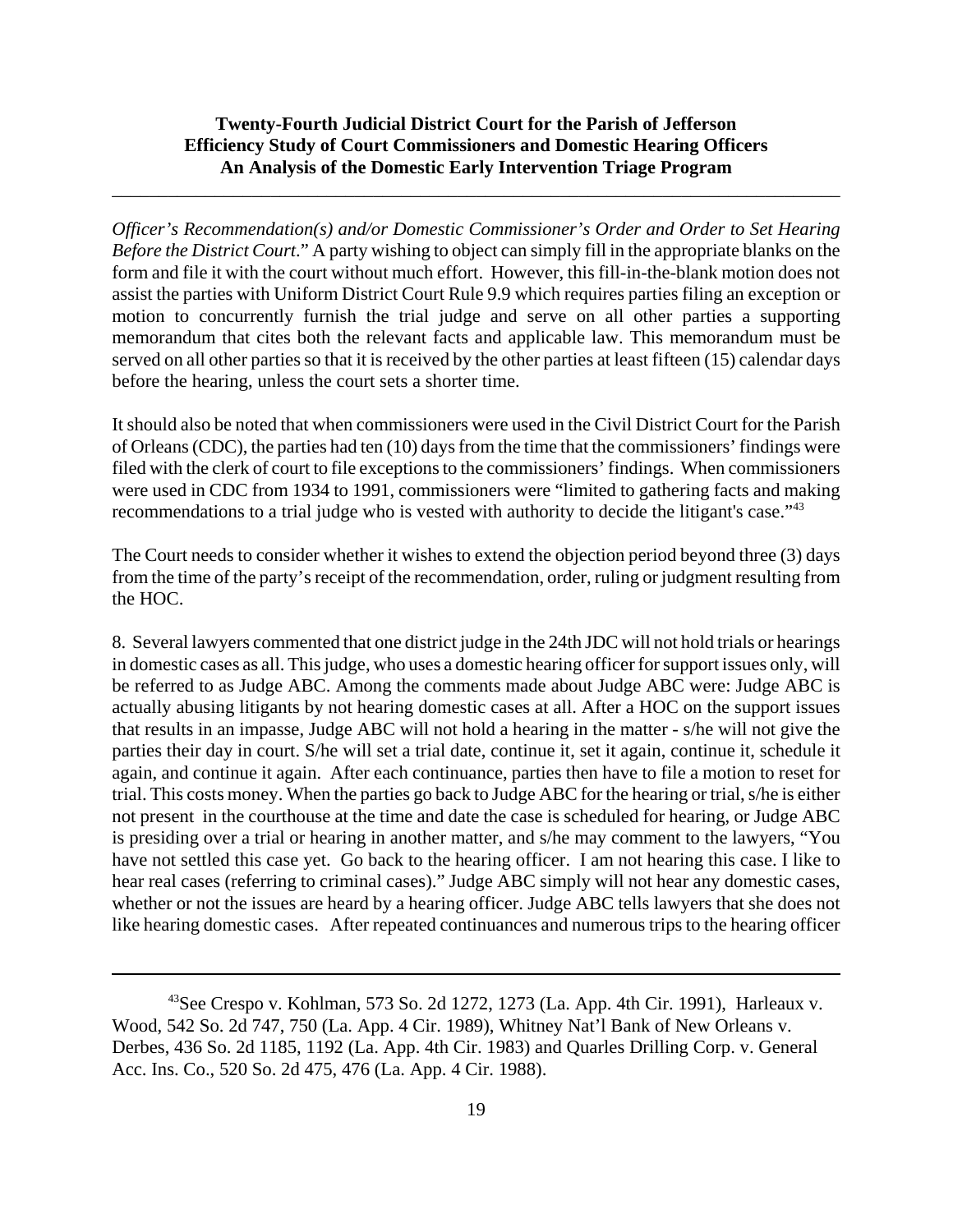\_\_\_\_\_\_\_\_\_\_\_\_\_\_\_\_\_\_\_\_\_\_\_\_\_\_\_\_\_\_\_\_\_\_\_\_\_\_\_\_\_\_\_\_\_\_\_\_\_\_\_\_\_\_\_\_\_\_\_\_\_\_\_\_\_\_\_\_\_\_\_\_\_\_\_\_\_\_

and to Judge ABC, parties are simply worn out and reluctantly settle the cases. Sometimes this may be six to eight months after an initial request for relief. The parties realize that their only options are to take the domestic hearing officer's recommendation or to settle the case. A trial or hearing with testimony in this division of court in a domestic matter is not an option.

One lawyer who spoke to me extensively about Judge ABC commented that Judge ABC actually threatened him/her with contempt of court and to send him/her to jail after his/her repeated requests for a trial or hearing in a domestic case. After Judge ABC threatened to put the lawyer in jail, the lawyer, who felt he/she was only advocating his/her client's position, decided to remain quiet. Then, according to the lawyer, Judge ABC issued a judgment in the case, based only on the domestic hearing officer's recommendation, without any witnesses being sworn or without any testimony being taken. The actions of Judge ABC, according to the lawyer, are very abusive and other lawyers who practice in the 24th JDC know that Judge ABC will not hold hearings or trials in domestic cases.

**Suggestion:** Judges should provide the parties an opportunity to be heard at a trial or hearing. If the case is not resolved at a HOC, the judge should hold a prompt and timely evidentiary hearing on the matter. The holding of a pre-trial conference does not satisfy due process requirements.

9. According to some lawyers, Judge ABC also makes rulings on issues without a record. Judge ABC simply follows the hearing officer's recommendations or makes judicial decisions based on lawyers' arguments in pre-trial conferences.

**Suggestion:** While it may be appropriate for a district judge to hold settlement conferences before a trial or hearing and to even indicate to the parties which way he or she is leaning, it is inappropriate to rule in a case without swearing witnesses and hearing testimony. Judges should give the litigants their day in court. The holding of a pre-trial conference does not satisfy due process requirements.

10. Several lawyers felt that parties should not be forced to go back to the hearing officer after a continuance with the trial judge or after a custody evaluation. They felt that if a party has attended a HOC once, the party should not have to return to a HOC. Their contention is that there should not be a second trip to the domestic hearing officer on the same issue. The lawyers argued that some clients want their day in court and should get it. Some clients want to win or lose. Many clients see a second HOC as a waste of time. For example, if the parties still disagree after a custody evaluation is submitted to the court, lawyers felt that parties should not be required to go back to the hearing officer. They should have the option of going directly to trial.

**Suggestion:** After this issue was presented to the domestic hearing officers, they reported to me that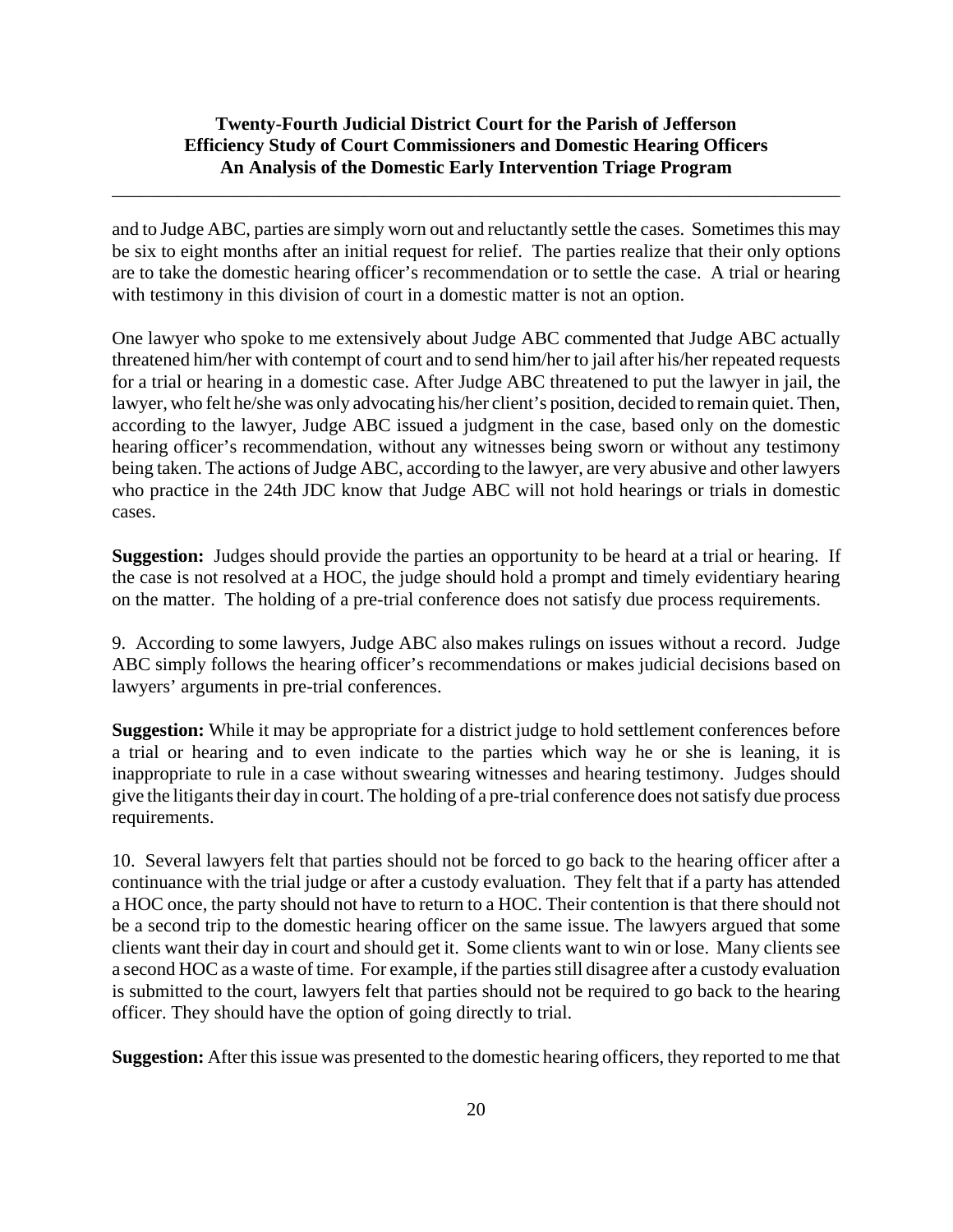\_\_\_\_\_\_\_\_\_\_\_\_\_\_\_\_\_\_\_\_\_\_\_\_\_\_\_\_\_\_\_\_\_\_\_\_\_\_\_\_\_\_\_\_\_\_\_\_\_\_\_\_\_\_\_\_\_\_\_\_\_\_\_\_\_\_\_\_\_\_\_\_\_\_\_\_\_\_

a large number of cases settle in the HOC after custody evaluations are completed. The Court should consider the propriety of parties being required to attend a second HOC after custody evaluations are completed or after continuances with the district judges.

11. Many of the HOCS are not heard at the initial settings and are continued until another date. A as result of the diaspora caused by Hurricane Katrina, many service of process problems have arisen. Because the HOCS are scheduled within thirty (30) to thirty-five (35) days of the date of filing of the initial pleading for relief, it is difficult to obtain adequate service of process on all parties. Thus many hearings are continued. One hearing officer commented that as many as fifty percent (50%) of the HOCS are continued and rescheduled. When this happens, both the HOC date and the hearing or trial date before the court or domestic commissioner to whom the case is allotted must also be rescheduled. Moreover a few lawyers commented that the thirty (30) day period of time is too soon to have a HOC after a petition for divorce is filed. This is in sharp contrast to years 2000 to 2002 before the 24th JDC began to use domestic hearing officers to conduct scheduled hearings on all issues ancillary to a divorce. The earlier Harges and Fuller First Efficiency Study that was commissioned by the Court and rendered on July 31, 2002 revealed that it took litigants over three (3) months from the initial filing of a petition for divorce to get a hearing before the Domestic Commissioner.<sup>44</sup> At that time, many lawyers complained that it took too long to get a hearing before the domestic commissioner. Now a few lawyers are complaining that the HOCS are scheduled to soon after a request for relief is filed.

**Suggestion:** It is better to give litigants an opportunity to be heard earlier than later.

12. One legal secretary I interviewed commented that the seven (7) page *Hearing Officer Conference Affidavit* and the one (1) page *Monthly Income and Expense Sheet Hearing Officer Conference Affidavit Monthly Income and Expense Sheet* should be provided to lawyers on a diskette. This will make it easier for lawyers and clients to complete the forms.

<sup>&</sup>lt;sup>44</sup>From 2000 to 2002, in addition to one domestic commissioner, the 24th JDC employed one full-time hearing officer and one part-time hearing officer who heard support and support related matters. The domestic hearing officers acted as finders of fact and made recommendations to the domestic commissioner or to the district court concerning the matters of establishment and modification of support, method of collection of support, and enforcement of support. Although the parties could appear before a domestic hearing officer under the previous system within thirty (30) days of the filing of the support demand if a separate order was submitted with the demand, that system provided only a piecemeal approach because the domestic hearing officers could not make recommendations on non-support issues.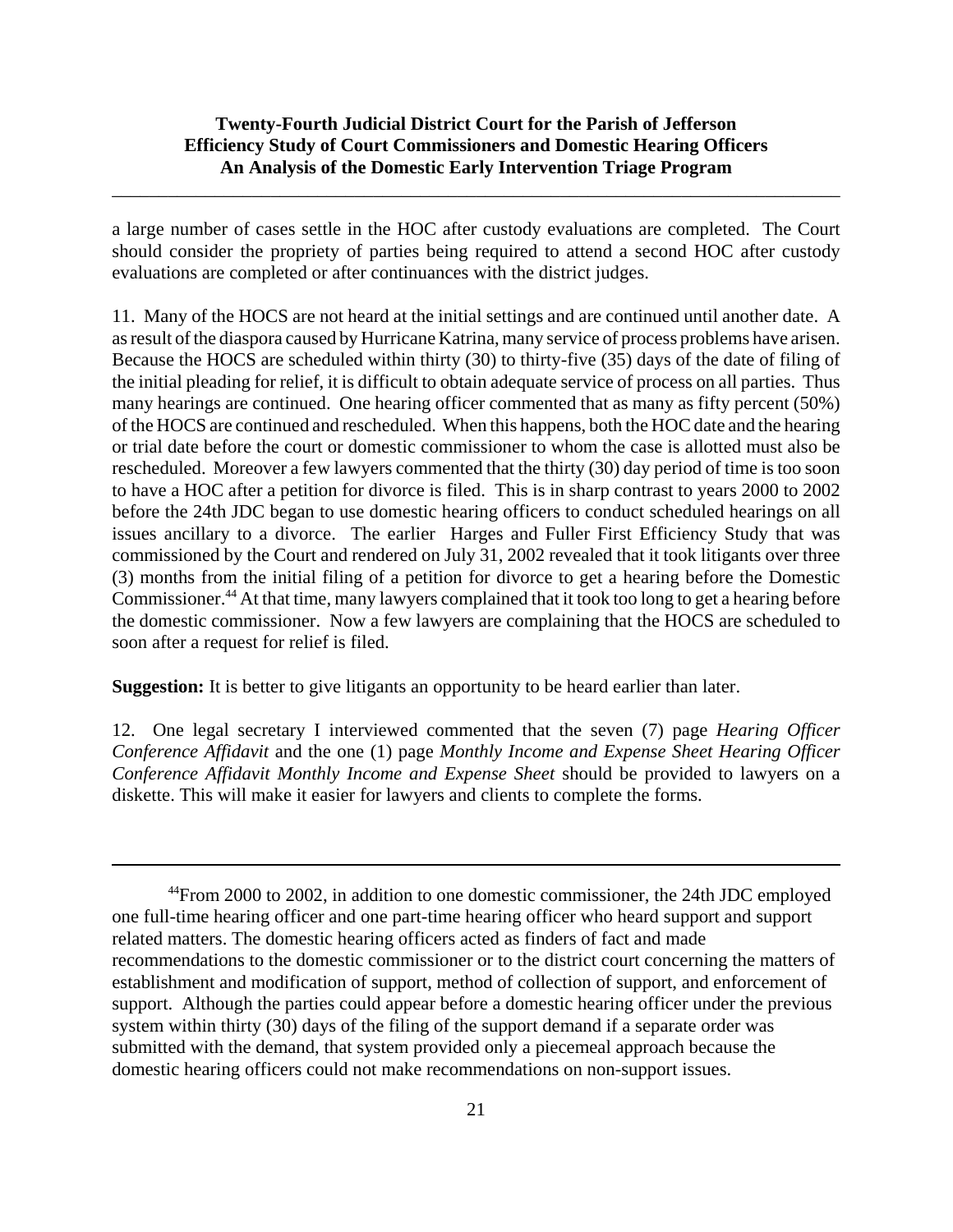\_\_\_\_\_\_\_\_\_\_\_\_\_\_\_\_\_\_\_\_\_\_\_\_\_\_\_\_\_\_\_\_\_\_\_\_\_\_\_\_\_\_\_\_\_\_\_\_\_\_\_\_\_\_\_\_\_\_\_\_\_\_\_\_\_\_\_\_\_\_\_\_\_\_\_\_\_\_

**Suggestion:** This sounds like an idea that should be implemented. The Sixteenth JDC provides litigants with a form diskette that contains all forms used in the HOCS.

#### **iii) Suggestions for Ensuring the Constitutionality of the Domestic Early Intervention Triage Program**

Hearing Officer Conferences (HOCS) in domestic cases in the 24th JDC have many benefits. The conferences benefit the litigants as well as the Louisiana judicial system. Perhaps one of the most important benefits of the HOCS is the speed within which litigants can now see a domestic hearing officer and have a realistic opportunity to resolve their disputes early in the litigation. Currently, in the 24th Judicial District Court, HOCS are being scheduled to be held within thirty (30) to thirtyfive (35) days of the filing of a pleading in which an issue exists which is within the authority and responsibility of both the district court or the domestic commissioner and the domestic hearing officer and requiring a domestic hearing officer conference.<sup>45</sup> At the same time that the clerk of court sets the HOC in the 24th JDC, the clerk of court also schedules the hearing or trial date before the court to whom the case was allotted to be held in not less than forty or more than fifty-five days following the filing of the pleading.<sup>46</sup> The subsequent date that is scheduled on the district judge's docket allows the parties to have a quick date before the district judge in the event the case does not settle at the HOC and one or more of the parties disagrees with the recommendations of the domestic hearing officer.<sup>47</sup> Prior to the use of HOCS in the 24th JDC, litigants could appear before a supportonly domestic hearing officer within thirty days of a demand for child support or interim or final spousal support.<sup>48</sup> However, it usually took over three months for litigants to get a hearing before a district judge or domestic commissioner for the other matters in a divorce to be heard by a judicial officer such as child custody, visitation, use of the family home and automobile and community property issues.49

 $^{45}$ LA. R. 24TH DIST. CT. RULE 24(A)(3)(a).

 $^{46}$ LA. R. 24TH DIST. CT. RULE 24(A)(3)(b).

 $47$ In the 18th JDC, the HOC and the motion or rule date are not set by a docket clerk on the same day. If a party objects to the domestic hearing officer's recommendation.

48 Harges and Fuller First Efficiency Study, page 9.

<sup>49</sup>Harges and Fuller First Efficiency Study, page 13. In the 18th JDC under the previous system, it took three to four months from the filing of a request for relief before the parties could appear before a judge for a hearing. Currently parties are appearing before the domestic hearing officer within twenty-one days of the filing of a request for relief. Interview with Paula Hartley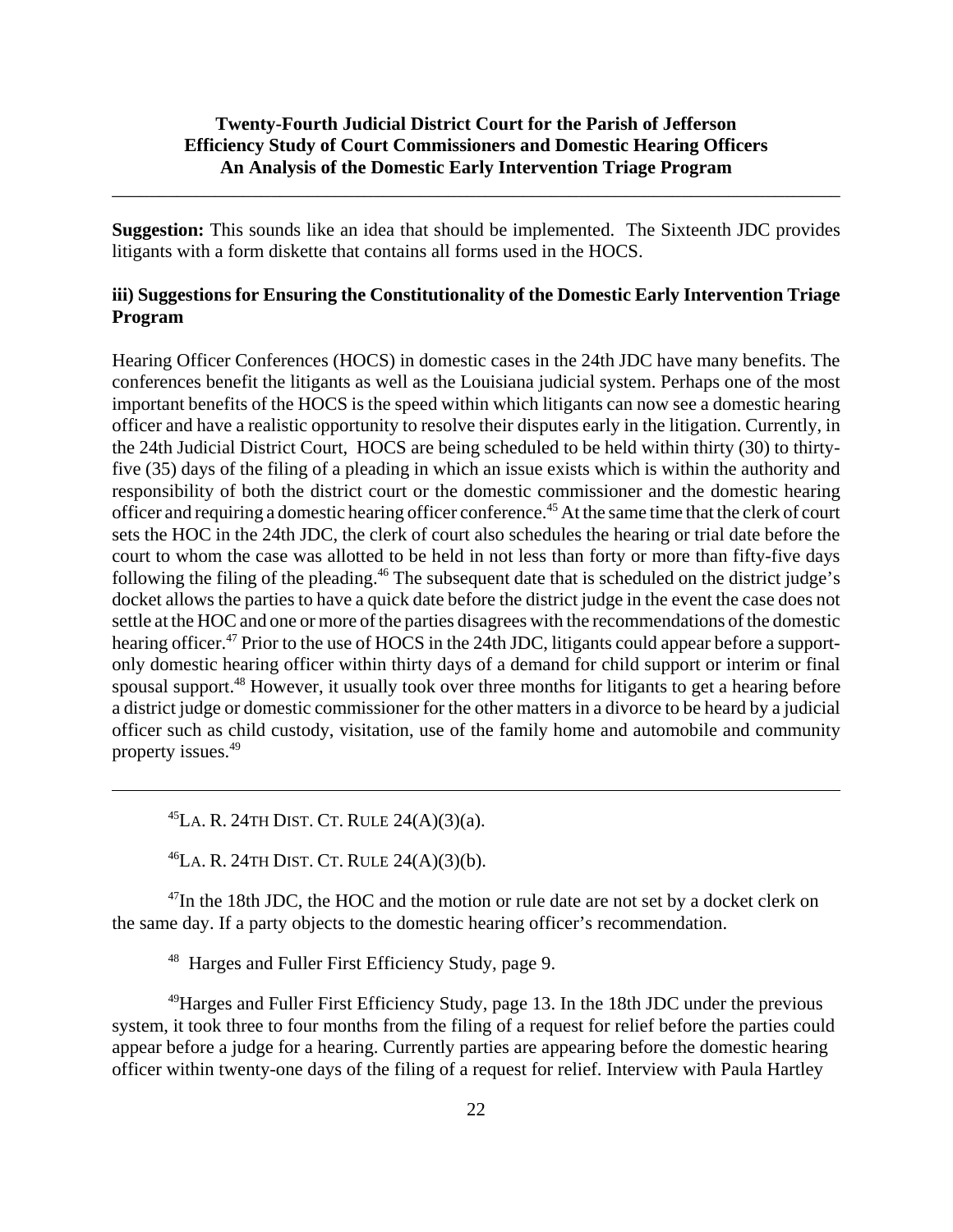\_\_\_\_\_\_\_\_\_\_\_\_\_\_\_\_\_\_\_\_\_\_\_\_\_\_\_\_\_\_\_\_\_\_\_\_\_\_\_\_\_\_\_\_\_\_\_\_\_\_\_\_\_\_\_\_\_\_\_\_\_\_\_\_\_\_\_\_\_\_\_\_\_\_\_\_\_\_

A further benefit of the HOCS in the 24th JDC is that they are much less adversarial than a trial on the merits or a motion hearing. These conferences give litigants, who are normally parents going through a divorce and who are arguing over child custody, visitation, child support or spousal support, or community property issues,<sup>50</sup> an opportunity to appear before a quasi-judicial officer of the court in order to voice their concerns, needs, and interests. Because the conferences are usually one-and-one-half  $(1 \frac{1}{2})$  hours long, the HOCS allow the litigants sufficient time to state their views, all while not being subjected to direct or cross-examination by lawyers or the judge. The HOCS are informal mediation-type sessions that are conducted in private with the domestic hearing officer serving as the neutral third party. The parties are represented by their attorneys and are allowed to participate in the conferences in a meaningful way.<sup>51</sup> Because of the informality of the conferences and the lack of examinations by attorneys, litigants cannot help but feel as though they are given their "day in court" without the grilling that normally occurs in a courtroom environment. This environment is simply a more peaceful, more amicable method for resolving disputes between divorcing couples than is an adversarial trial or motion hearing where the attorneys usually do all of the speaking, with the clients playing a secondary role to the attorneys. In the HOCS, the litigants are allowed to speak freely without the rules of evidence being applicable. This freedom to speak is aided by the fact that HOCS are viewed as settlement conferences so that statements made by the

Clayton, Domestic Hearing Officer, Eighteenth Judicial District Court (March 14, 2006).

 $50$ Other matters on the domestic docket include civil domestic protective orders, separation or annulment and all issues which are ancillary thereto. Domestic matters also include actions for paternity and adoption as well as post-judgment enforcement and modifications of any matter initially handled by a district judge. *See* LA. REV. STAT. ANN. § 46:236.5 (2006).

 $<sup>51</sup>$ In the 15th JDC, the HOCS may be conducted with the lawyers alone without the</sup> clients being present inside the conference room. In these instances, the attorneys conduct the negotiations with the clients participating as needed or simply to ratify the agreements reached by the attorneys. Interview with Vanessa Randle, Domestic Hearing Officer, Fifteenth Judicial District Court (March 14, 2006). In the 18th JDC, the domestic hearing officer has a general docket call where multiple cases are set for a specific time, for example, at 9:00 a.m., where all attorneys and clients in various cases appear at the designated time. Here, the domestic hearing officer hears each case in succession until all scheduled cases are heard. The negotiations may take place with the lawyers alone or with the clients participating as dictated by the domestic hearing officer. Interview with Paula Hartley Clayton, Domestic Hearing Officer, Eighteenth Judicial District Court (March 14, 2006).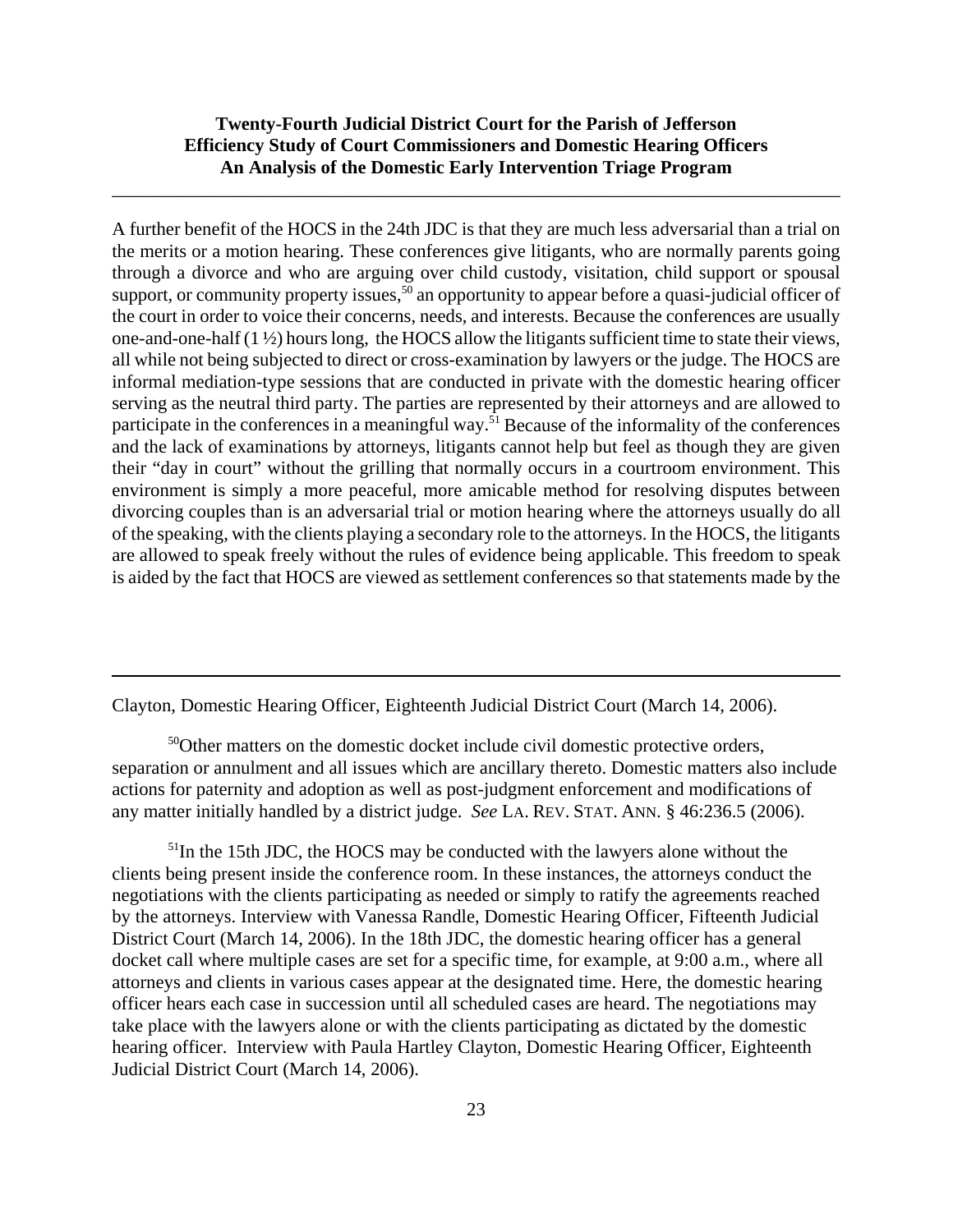\_\_\_\_\_\_\_\_\_\_\_\_\_\_\_\_\_\_\_\_\_\_\_\_\_\_\_\_\_\_\_\_\_\_\_\_\_\_\_\_\_\_\_\_\_\_\_\_\_\_\_\_\_\_\_\_\_\_\_\_\_\_\_\_\_\_\_\_\_\_\_\_\_\_\_\_\_\_

parties or legal representatives are not admissible in later trials or hearings.<sup>52</sup>

Another benefit to the use of HOCS in domestic cases in the 24th JDC is the assistance the domestic hearing officers provide to district court judges in the processing of cases. It is envisioned that most cases that appear on the domestic hearing officers' dockets will settle,<sup>53</sup> resulting in a significant amount of judicial time being freed up for the court to handle other matters on its docket. The HOCS also provide a financial benefit to litigants who have retained counsel to assist them during the process of divorce. The benefits to this class of litigants come in the form of decreased attorney time and effort, thereby resulting in less costs to the clients.

One additional benefit to the judicial system is that litigants in divorce actions in the 24th JDC are now appearing before individuals who have significant expertise and experience litigating divorce and family law cases. Although the enabling statute, title 46, section 236.5 of the Louisiana Revised Statutes, requires a domestic hearing officer to be a licensed attorney with at least five years of prior experience in cases involving child support services, the domestic hearing officers currently serving in Louisiana courts have significantly more experience than the five year minimum. The expertise and experience of the domestic hearing officers can only aid in their processing of cases. Moreover, all four of the domestic hearing officers in the 24th JDC seemed to very satisfied with the work they are doing.

Notwithstanding the substantial benefits of the domestic hearing officer system, there are criticisms. Some lawyers I interviewed commented that domestic hearing officers are lesser functionaries who are not judges. As a result, parties feel that they are being heard by individuals functioning in some subordinate role. However, this criticism is without merit when one considers that a party can always object to the recommendation of a domestic hearing officer if he is unhappy with the outcome and have the case heard by a district judge at a contradictory hearing.<sup>54</sup> If the trial judge has the

 $52$ Article 408 of the Louisiana Code of Evidence states that "evidence of (1) furnishing or offering or promising to furnish, or (2) accepting or offering or promising to accept, anything of value in compromising or attempting to compromise a claim which was disputed as to either validity or amount, is not admissible to prove liability for or invalidity of the claim or its amount." LA. CODE EVID. ANN. art. 408 (2006).

<sup>53</sup>The HOCs in the 24th effectively resolve over ninety-five percent 95% of domestic issues that are heard by the domestic hearing officers.

<sup>54</sup>*See* LA. REV. STAT. ANN. § 46:236.5(C)(6) (2006) (stating: "Upon filing of the objection, the court shall schedule a contradictory hearing where the trial judge shall accept, reject, or modify in whole or in part the findings of the hearing officer. If the judge in his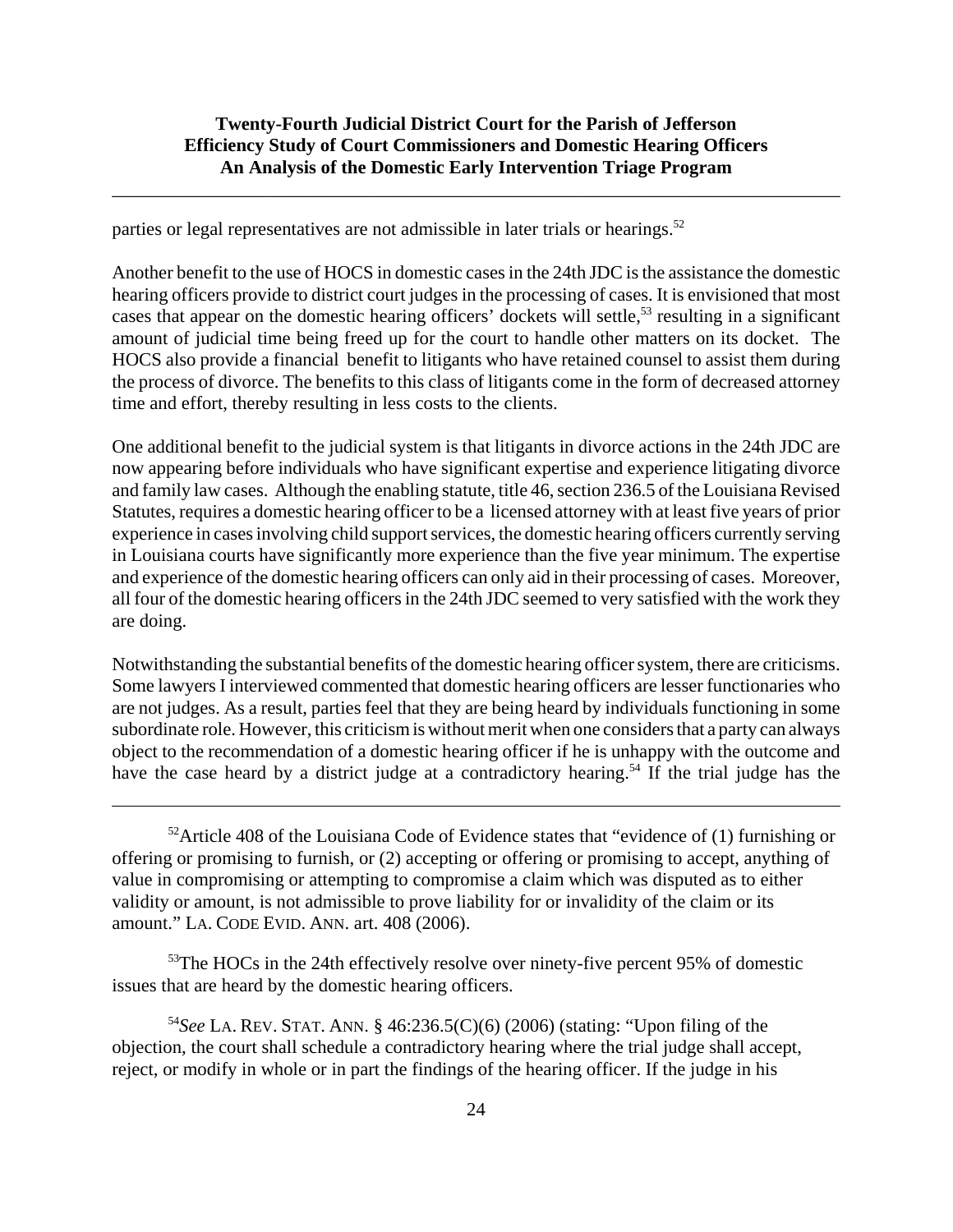\_\_\_\_\_\_\_\_\_\_\_\_\_\_\_\_\_\_\_\_\_\_\_\_\_\_\_\_\_\_\_\_\_\_\_\_\_\_\_\_\_\_\_\_\_\_\_\_\_\_\_\_\_\_\_\_\_\_\_\_\_\_\_\_\_\_\_\_\_\_\_\_\_\_\_\_\_\_

responsibility of scheduling a contradictory evidentiary hearing after a written objection by one of the parties to the domestic hearing officer's recommendation, a party is ensured of his right to have the case heard by a judge. Where a contradictory evidentiary hearing is not scheduled after the objection to the domestic hearing officer's recommendations is filed, then a party may argue that by being required to go before a domestic hearing officer who will make a written recommendation to the trial judge without taking testimony, the domestic hearing officer is exercising judicial power in violation of the Louisiana Constitution. This argument may have merit if trial judges are "rubber stamping" the domestic hearing officers recommendations or are not scheduling contradictory evidentiary hearings on the merits, but rather are giving substantial deference to the recommendations of domestic hearing officers and ruling on the domestic hearing officers' recommendations without the taking of testimony. Because the domestic hearing officers in the domestic hearing officer conferences are not taking testimony, as no witnesses are sworn, and because the hearing officer conferences resemble mediation conferences more than trials on the merits, it is important for judges in the 24th JDC to hold contradictory evidentiary hearings on the merits after a party files a written objection to the domestic hearing officer's recommendations. Otherwise, litigants may successfully challenge the constitutionality of the domestic hearing officer system by advocating that they have been denied due process of law because the trial judge ruled in their case without actually taking testimony at a contradictory hearing.

Additionally, the domestic hearing officer's recommendations should be reviewed de novo. A trial de novo means a trial anew or from the beginning.<sup>55</sup> If litigants are granted a hearing de novo after an objection has been filed to the domestic hearing officer's recommendations, then litigants are granted their right to a decision by an elected judge as is guaranteed by article V, section 22 of the Louisiana Constitution.<sup>56</sup> Where the recommendations of a non-elected court official such as a domestic hearing officer or court commissioner are not reviewed de novo by a district judge, then the judgment of the court may be reversed. $57$ 

discretion determines that additional information is needed, he may receive evidence at the hearing or remand the proceeding to the hearing officer."

55Pardue v. Stephens, 558 So. 2d at, 1149, 1159 (La. App. 1 Cir. 1989).

<sup>56</sup>*See* Duroncelet v. Doley, 530 So. 2d 653, 654-55 (La. App. 4 Cir. 1988) (reversing the decision of trial court because it did not hold a hearing de novo after a party objected to the recommendation of a non-elected civil court commissioner).

<sup>57</sup>*Id*. *See also* State v. O'Reilly, 00-2865, p.7 (La. 05/15/01); 785 So. 2d 768, 773-74 (citing *Bordelon*, 398 So. 2d 1103 to strike down a statute authorizing the court commissioner in the Twenty Second Judicial District Court to conduct trials, accept pleas, and impose sentences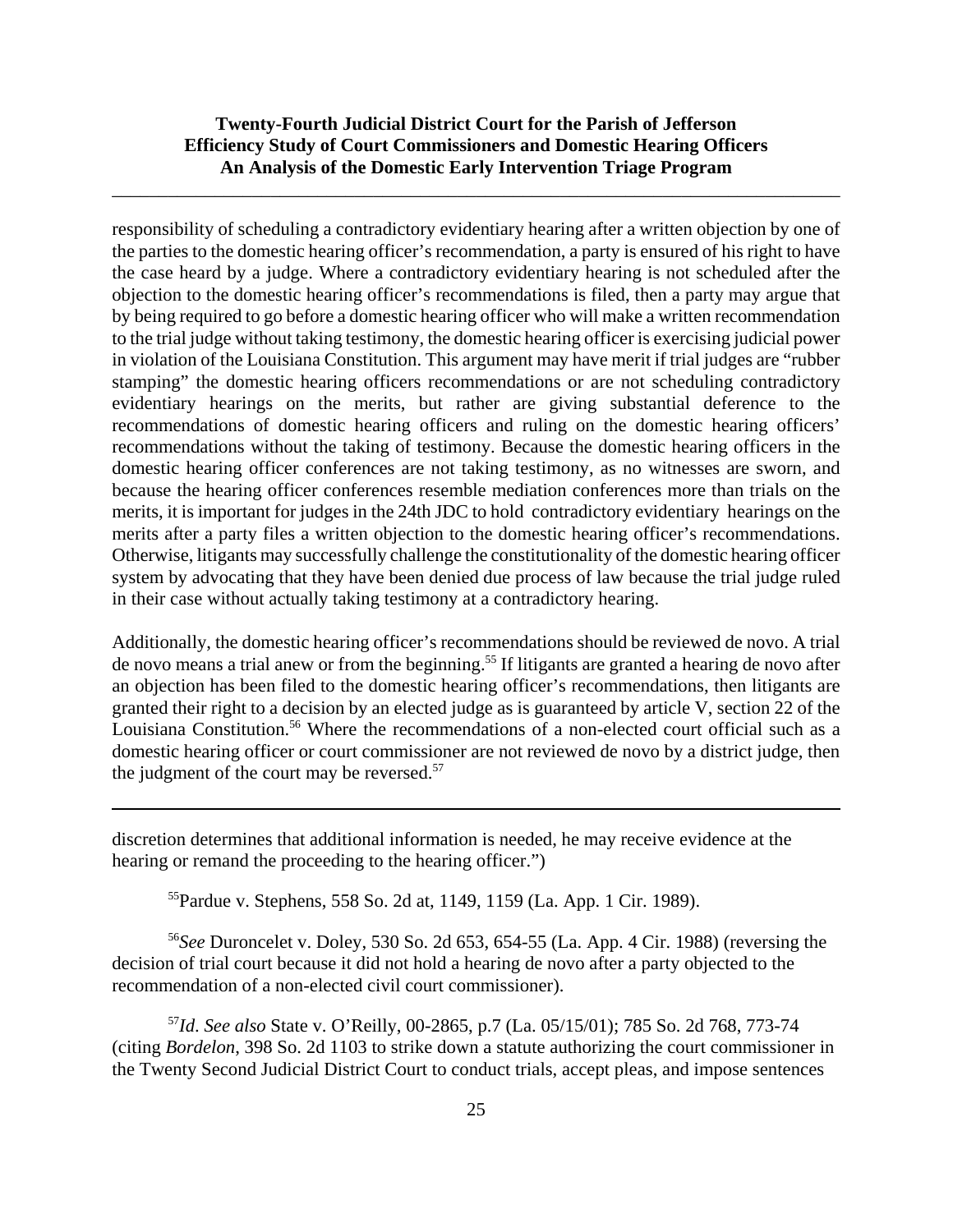\_\_\_\_\_\_\_\_\_\_\_\_\_\_\_\_\_\_\_\_\_\_\_\_\_\_\_\_\_\_\_\_\_\_\_\_\_\_\_\_\_\_\_\_\_\_\_\_\_\_\_\_\_\_\_\_\_\_\_\_\_\_\_\_\_\_\_\_\_\_\_\_\_\_\_\_\_\_

A few attorneys I interviewed commented that the use of domestic commissioners and domestic hearing officers in the 24th JDC is unconstitutional. The argument is that La. Rev. Stat. 13:717, the enabling statute for commissioners in the 24th JDC, is constitutionally invalid as applied because the Court has given the domestic commissioner and the domestic hearing officers authority that is not provided by the statute, and as a result, the Court is failing to comply with La. Rev. Stat. 13:717. The additional authority granted to domestic commissioners is the ability to sign interim judgments that result from recommendations of the domestic hearing officers and stipulations of the parties in the HOCS. La. Rev. Stat. 13:717 does not grant domestic commissioners this authority. Although Rule 24.1(A)(8)(a)(iii) of the Twenty-Fourth Judicial District Court Rules - Domestic Early Intervention Triage Program grants the domestic commissioner the power to sign consent judgments reached by the parties at the HOCS, La. Rev. Stat. 13:717 does not grant the domestic commissioner this power. Since a local rule of court may not modify a state statute,<sup>58</sup> it is alleged that this practice is unconstitutional. Thus, the argument continues, interim judgments of the domestic commissioners resulting from the HOCS are invalid.

Additionally, a few lawyers asserted that La. Rev. Stat. 13:717 does not authorize the Court to make domestic hearing officers subordinate to the domestic commissioner as allowed by Rule 24.1(A)(8)(a)(iii) of the Twenty-Fourth Judicial District Court Rules - Domestic Early Intervention Triage Program. Since the Court's current practice is for the domestic hearing officers to make their recommendations to the domestic commissioner, an authority not granted by La. Rev. Stat. 13:717 or by La. Rev. Stat 46:236.5, this practice, it is argued, is also invalid. These alleged irregularities can easily be remedied in one of two ways. First, the enabling statute for commissioners and domestic hearing officers, La. Rev. Stat. 13:717 and La. Rev. Stat 46:236.5, can be amended to reflect the Court's current practices. Alternatively, the *Stipulations and/or Recommendations of Hearing Officer* form can be signed by the Court's Duty Judge at the conclusion of HOCS. The stipulations and/or recommendations then become an interim judgment upon the district judge's signature. Then if no objection is filed with the clerk of court within three days of receipt of the interim judgment, it becomes a final judgment of the court and shall be signed by a district judge and appealable as a final judgment. If an objection is filed within the three day period, the parties are then objecting to the interim judgment of the trial judge, not that of the commissioner.

### **IV. SUMMARY OF RECOMMENDATIONS TO MAKE THE DOMESTIC EARLY INTERVENTION TRIAGE PROGRAM CONSTITUTIONAL AND MORE USER**

in misdemeanor cases).

58Piccione v. Piccione, 01-1086 (La. App. 3 Cir. 05/22/02); 824 So. 2d 427, 430.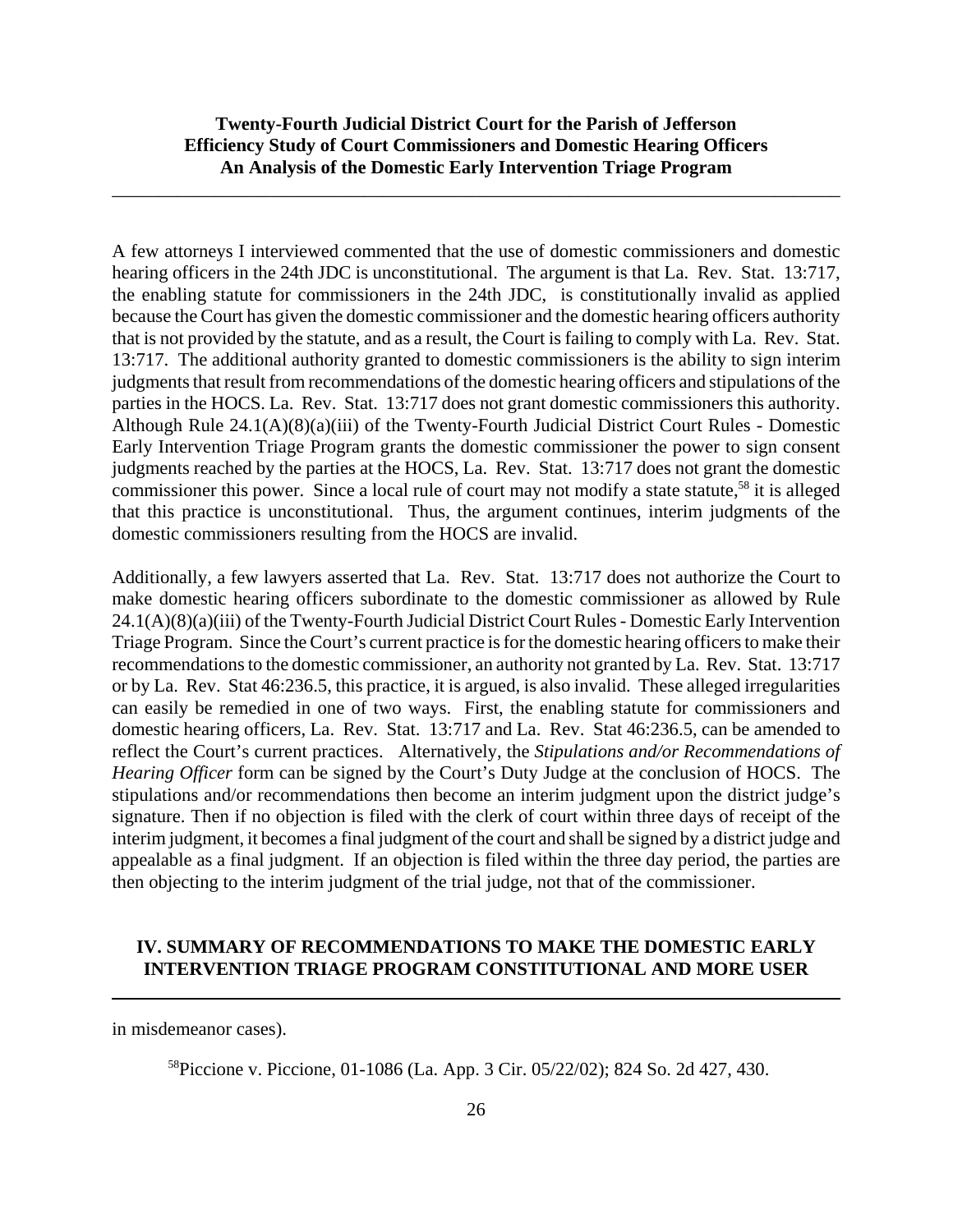\_\_\_\_\_\_\_\_\_\_\_\_\_\_\_\_\_\_\_\_\_\_\_\_\_\_\_\_\_\_\_\_\_\_\_\_\_\_\_\_\_\_\_\_\_\_\_\_\_\_\_\_\_\_\_\_\_\_\_\_\_\_\_\_\_\_\_\_\_\_\_\_\_\_\_\_\_\_

#### **FRIENDLY TO LAWYERS AND CLIENTS**

A. The Court should comply with La.Rev. Stat 13:717 by requiring the Clerk of Court to notify the parties of their right to consent to jurisdiction by the domestic commissioners. Then, before a case is heard by the domestic commissioner, the parties should be required to consent in writing to the jurisdiction of the domestic commissioner. Additionally, judges should provide the parties an opportunity to be heard at a trial or hearing. If the case is not resolved at a HOC, the judge should hold a prompt and timely hearing on the matter.

B. Domestic hearing officers should allow the clients to participate in the HOCS. After a brief meeting with the lawyers to clarify the issues in dispute, the domestic hearing officers should conduct the hearings with the clients present and participating. One of the real benefits of the HOC is the ability of the clients to participate in the discussions and to be heard by the hearing officer.

C. The domestic hearing officers should only consider the issues that are in dispute. They should not inquire into matters that are not raised by the parties.

D. The language in the seven (7) page *Hearing Officer Conference Affidavit*, which along with the one page *Monthly Income and Expense Sheet* should be modified to indicate that only the applicable portions of the documents need to be completed. Additionally, lawyers should inform their clients of this fact.

E. The Court needs to determine if it will provide copies of the *Stipulations and/or Recommendations of Hearing Officer* form to the parties at no cost. If the Court does not provide free copies of the form to the parties, one solution to reduce the costs to parties is to provide computers and printers for the domestic hearing officers so that they can complete the *Stipulations and/or Recommendations of Hearing Officer* form on the computer and print out only the pages needed. Alternatively, the domestic hearing officers can reduce the costs to the party by omitting the pages of the thirteen (13) page pre-printed form that are blank, note on page 12 of the form which pages are omitted, thereby providing the parties with only the applicable pages.

F. Advance preparation of lawyers and their clients is essential if the HOCS are to continue to be successful in the 24th JDC. The Court should provide guidance to the domestic hearing officers on the appropriate steps to be taken when parties attend the HOC without complying with the HOC Order.

G. The Court needs to consider whether it wishes to extend the objection period beyond three days from the time of the party's receipt of the recommendation, order, ruling or judgment resulting from the HOC.